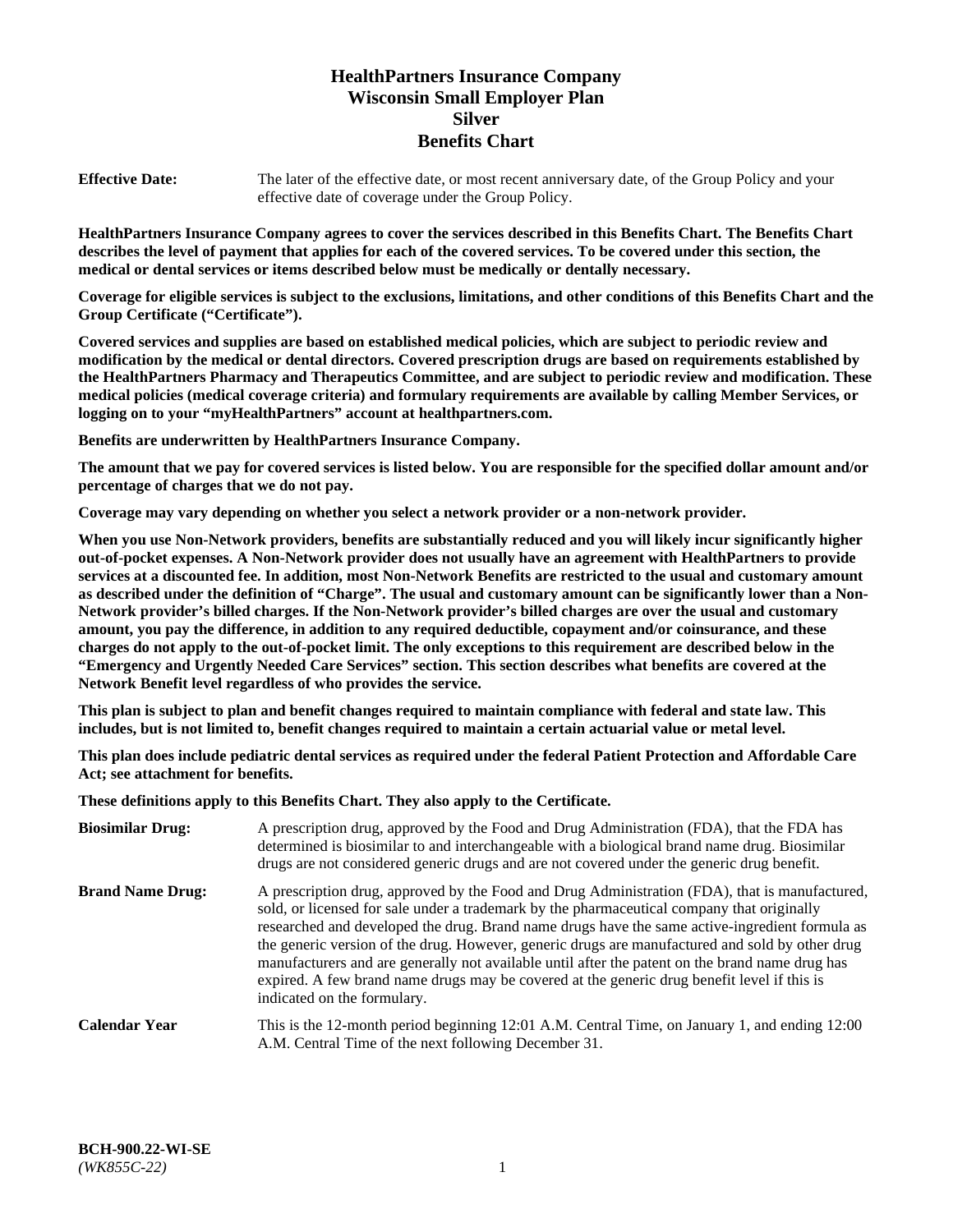| <b>Charge:</b> | For covered services delivered by a network provider, this is the provider's discounted fee for a<br>given medical/surgical service, procedure or item.                                                                                                                                                                                                                                                                                                                                                                                                                                                                                                                                                                 |
|----------------|-------------------------------------------------------------------------------------------------------------------------------------------------------------------------------------------------------------------------------------------------------------------------------------------------------------------------------------------------------------------------------------------------------------------------------------------------------------------------------------------------------------------------------------------------------------------------------------------------------------------------------------------------------------------------------------------------------------------------|
|                | For covered services delivered by non-network providers, a contracted rate may apply if such<br>arrangement is available to HealthPartners.                                                                                                                                                                                                                                                                                                                                                                                                                                                                                                                                                                             |
|                | For the usual and customary charge for covered services delivered by non-network providers, our<br>payment is calculated using one of the following options, depending on availability: 1) a<br>percentage of the Medicare fee schedule; 2) a comparable schedule if the service is not on the<br>Medicare fee schedule; or 3) a commercially reasonable rate for such service if a fee schedule is<br>not available.                                                                                                                                                                                                                                                                                                   |
|                | The usual and customary charge is the maximum amount allowed that we consider in the<br>calculation of the payment of charges incurred for certain covered services. You must pay for any<br>charges above the usual and customary charge, and they do not apply to the out-of-pocket limit.                                                                                                                                                                                                                                                                                                                                                                                                                            |
|                | A charge is incurred for covered ambulatory medical and surgical services, on the date the service<br>or item is provided. A charge is incurred for covered inpatient services, on the date of admission to<br>a hospital. To be covered, a charge must be incurred on or after your effective date and on or<br>before the termination date.                                                                                                                                                                                                                                                                                                                                                                           |
|                | Copayment/Coinsurance: The specified dollar amount, or percentage, of charges incurred for covered services, which we do<br>not pay, but which you must pay, each time you receive certain medical services, procedures or<br>items. Our payment for those covered services or items begins after the copayment or coinsurance<br>is satisfied. Covered services or items requiring a copayment or coinsurance are specified in this<br>Benefits Chart.                                                                                                                                                                                                                                                                 |
|                | For services provided by a network provider:<br>An amount which is listed as a flat dollar copayment is applied to a network provider's discounted<br>charge for a given service. However, if the network provider's discounted charge for a service or<br>item is less than the flat dollar copayment, you will pay the network provider's discounted charge.<br>An amount which is listed as a percentage of charges or coinsurance is based on the network<br>provider's discounted charges, calculated at the time the claim is processed, which may include an<br>agreed upon fee schedule rate for case rate or withhold arrangements.                                                                            |
|                | For services provided by a non-network provider:<br>Any copayment or coinsurance is applied to the lesser of the provider's charges or the usual and<br>customary charge for a service.                                                                                                                                                                                                                                                                                                                                                                                                                                                                                                                                 |
|                | A copayment or coinsurance is due at the time a service is provided, or when billed by the<br>provider. The copayment or coinsurance applicable for a scheduled visit with a HealthPartners<br>network provider will be collected for each visit, late cancellation and failed appointment.                                                                                                                                                                                                                                                                                                                                                                                                                             |
| Deductible:    | The specified dollar amount of charges incurred for covered services, which we do not pay, but an<br>enrollee or a family has to pay first in a calendar year. Our payment for those services or items<br>begins after the deductible is satisfied. For network providers, the amount of the charges that apply<br>to the deductible are based on the network provider's discounted charges, calculated at the time<br>the claim is processed, which may include an agreed upon fee schedule rate for case rate or<br>withhold arrangements. For non-network providers, the amount of charges that apply to the<br>deductible are the lesser of the provider's charges or the usual and customary charge for a service. |
|                | Any amounts paid or reimbursed by a third party, including but not limited to: point of service<br>rebates, manufacturer coupons, manufacturer debits cards or other forms of direct reimbursement<br>to an Insured for a product or service, will not apply toward your deductible, to the extent<br>permitted under state and federal law.                                                                                                                                                                                                                                                                                                                                                                            |
|                | Your plan has an embedded deductible. This means once an Insured meets the individual<br>deductible, the plan begins paying benefits for that person. If two or more members of the family<br>meet the family deductible, the plan begins paying benefits for all members of the family,<br>regardless of whether each Insured has met the individual deductible. However, an Insured may<br>not contribute more than the individual deductible toward the family deductible.                                                                                                                                                                                                                                           |
|                | All services are subject to the deductible unless otherwise indicated below in this Benefits Chart.                                                                                                                                                                                                                                                                                                                                                                                                                                                                                                                                                                                                                     |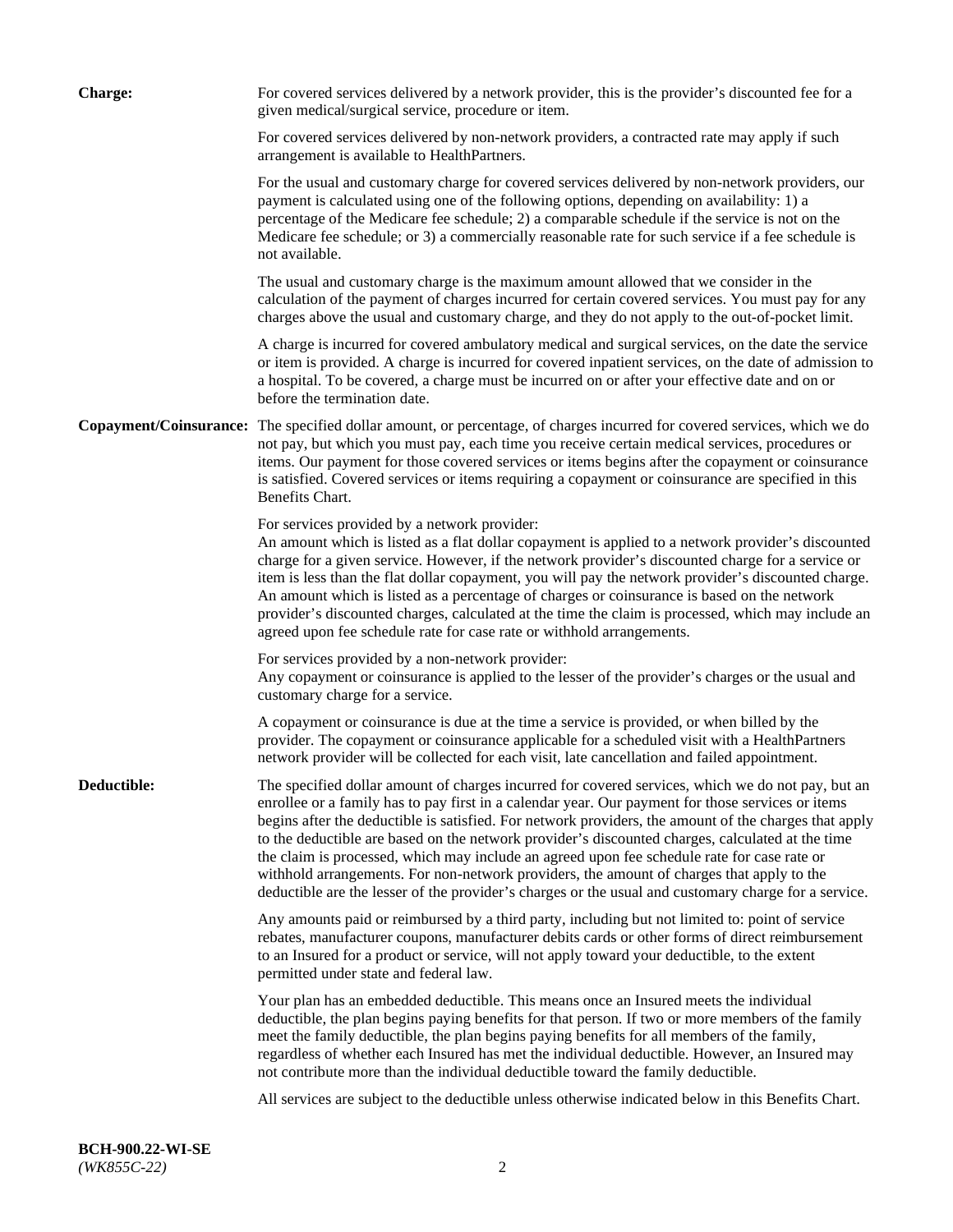| <b>Formulary:</b>                          | This is a current list, which may be revised from time to time, of prescription drugs, medications,<br>equipment and supplies covered by us as indicated in this Benefits Chart which are covered at the<br>highest benefit level. Some drugs on the formulary may require prior authorization to be covered<br>as formulary drugs. The formulary, and information on drugs that require prior authorization, are<br>available by calling Member Services, or logging on to your "myHealthPartners" account at<br>healthpartners.com. |
|--------------------------------------------|---------------------------------------------------------------------------------------------------------------------------------------------------------------------------------------------------------------------------------------------------------------------------------------------------------------------------------------------------------------------------------------------------------------------------------------------------------------------------------------------------------------------------------------|
| <b>Generic Drug:</b>                       | A prescription drug, approved by the Food and Drug Administration (FDA), that the FDA has<br>determined is comparable to a brand name drug product in dosage form, strength, route of<br>administration, quality, intended use and documented bioequivalence. Generally, generic drugs<br>cost less than brand name drugs. Some brand name drugs may be covered at the generic drug<br>benefit level if this is indicated on the formulary.                                                                                           |
| <b>Lifetime Maximum</b><br><b>Benefit:</b> | The specified coverage limit actually paid by us for services and/or charges incurred by you for any<br>given procedure or diagnosis. Payment of benefits under this Benefits Chart ceases when that lifetime<br>maximum benefit is reached. You have to pay for any subsequent charges.                                                                                                                                                                                                                                              |
| <b>Non-Formulary Drug:</b>                 | This is a prescription drug, approved by the Food and Drug Administration (FDA), that is not on<br>the formulary, is medically necessary and is not investigative or experimental or otherwise<br>excluded under the Certificate.                                                                                                                                                                                                                                                                                                     |
| <b>Out-of-Pocket Expenses:</b>             | You pay the specified copayments/coinsurance and deductibles applicable for particular services,<br>subject to the out-of-pocket limit described below. These amounts are in addition to the monthly<br>premium payments.                                                                                                                                                                                                                                                                                                             |
| <b>Out-of-Pocket Limit:</b>                | You pay the copayments/coinsurance and deductibles for covered services, to the individual or<br>family out-of-pocket limit. Thereafter we cover 100% of the charges incurred for all other covered<br>services, for the rest of the calendar year. You pay amounts greater than the out-of-pocket limit if<br>you exceed any lifetime maximum benefit or any visit or day limits.                                                                                                                                                    |
|                                            | Non-Network Benefits above the usual and customary charge (see definition of charge above) do<br>not apply to the out-of-pocket limit.                                                                                                                                                                                                                                                                                                                                                                                                |
|                                            | Non-Network Benefits for transplant surgery do not apply to the out-of-pocket limit.                                                                                                                                                                                                                                                                                                                                                                                                                                                  |
|                                            | Any amounts paid or reimbursed by a third party, including but not limited to: point of service<br>rebates, manufacturer coupons, manufacturer debit cards or other forms of direct reimbursement to<br>an Insured for a product or service, will not apply as an out-of-pocket expense, to the extent<br>permitted under state and federal law.                                                                                                                                                                                      |
|                                            | You are responsible to keep track of the out-of-pocket expenses. Contact Member Services for<br>assistance in determining the amount paid by the enrollee for specific eligible services received.<br>Claims for reimbursement under the out-of-pocket limit provisions are subject to the same time<br>limits and provisions described under the "Claims Provisions" section of the Certificate.                                                                                                                                     |
| <b>Specialty Drug List:</b>                | This is a current list, which may be revised from time to time, of prescription drugs, medications,<br>equipment and supplies, which are typically bio-pharmaceuticals. The purpose of a specialty drug<br>list is to facilitate enhanced monitoring of complex therapies used to treat specific conditions.<br>Specialty drugs are covered by us as indicated in this Benefits Chart. The specialty drug list is<br>available by calling Member Services, or logging on to your "myHealthPartners" account at<br>healthpartners.com. |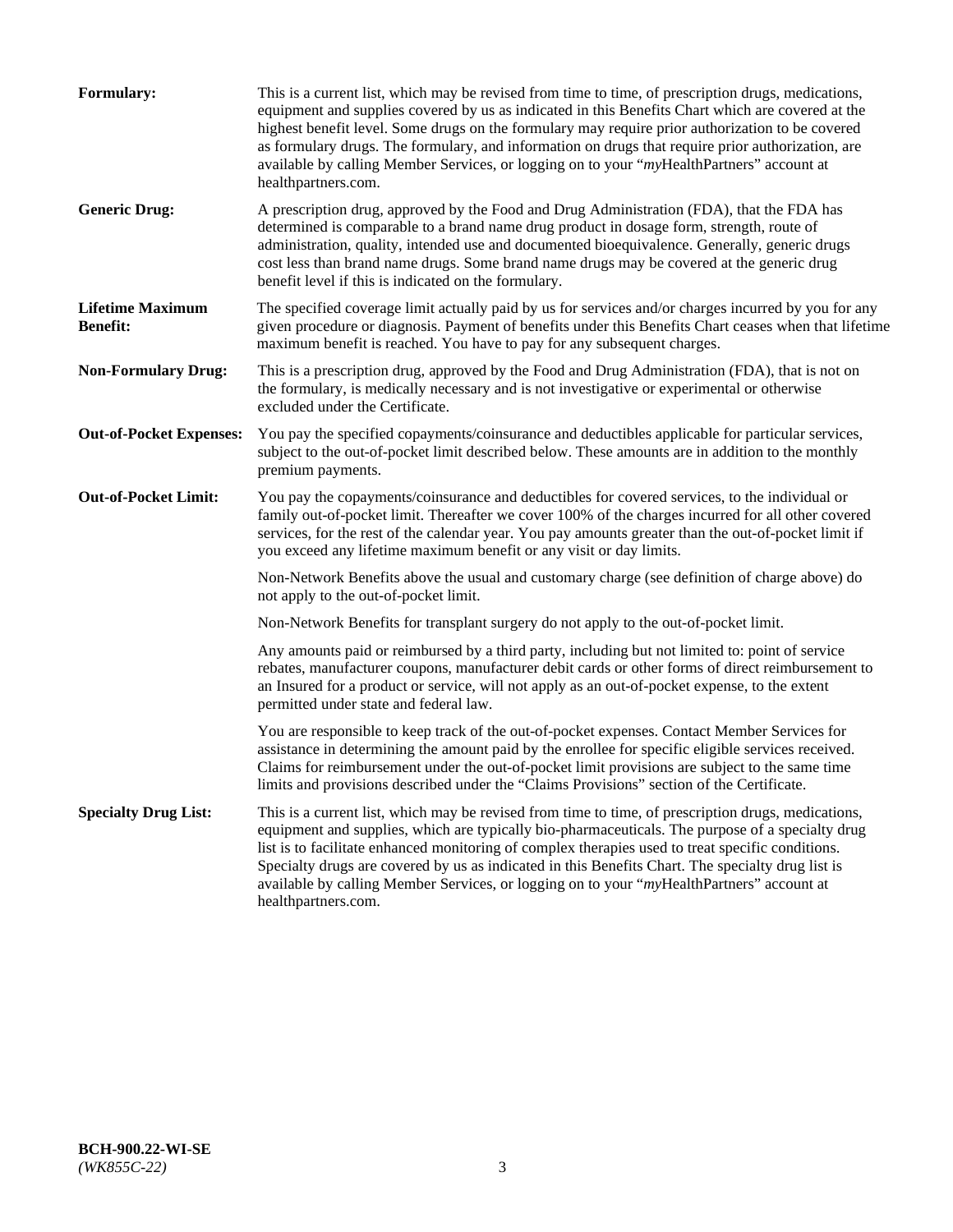#### **DEDUCTIBLES AND OUT-OF-POCKET LIMITS**

#### **Individual calendar year deductible**

| <b>Network Benefits</b> | <b>Non-Network Benefits</b> |
|-------------------------|-----------------------------|
| \$5,000                 | \$10,000                    |

#### **Family calendar year deductible**

| <b>Network Benefits</b> | <b>Non-Network Benefits</b> |
|-------------------------|-----------------------------|
| \$15,000                | \$20,000                    |

Separate deductibles must be satisfied under the Network Benefits and Non-Network Benefits.

Your plan has an embedded deductible. This means once an Insured meets the individual deductible, the plan begins paying benefits for that person. If two or more members of the family meet the family deductible, the plan begins paying benefits for all members of the family, regardless of whether each Insured has met the individual deductible. However, an Insured may not contribute more than the individual deductible toward the family deductible.

Any amounts paid or reimbursed by a third party, including but not limited to: point of service rebates, manufacturer coupons, manufacturer debits cards or other forms of direct reimbursement to an Insured for a product or service, will not apply toward your deductible, to the extent permitted under state and federal law.

#### **Individual calendar year out-of-pocket limit**

| Network Benefits | <b>Non-Network Benefits</b> |
|------------------|-----------------------------|
| \$8,600          | \$30,000                    |

#### **Family calendar year out-of-pocket limit**

| <b>Network Benefits</b> | <b>Non-Network Benefits</b> |
|-------------------------|-----------------------------|
| \$17,200                | \$60,000                    |

Separate Out-of-Pocket Limits must be satisfied under Network Benefits and Non-Network Benefits.

Non-Network Benefits above the usual and customary charge will not apply to the individual or family Out-of-Pocket Limit.

Non-Network Benefits for transplant surgery do not apply to the Out-of-Pocket Limit.

Any amounts paid or reimbursed by a third party, including but not limited to: point of service rebates, manufacturer coupons, manufacturer debit cards or other forms of direct reimbursement to an Insured for a product or service, will not apply as an out-of-pocket expense, to the extent permitted under state and federal law.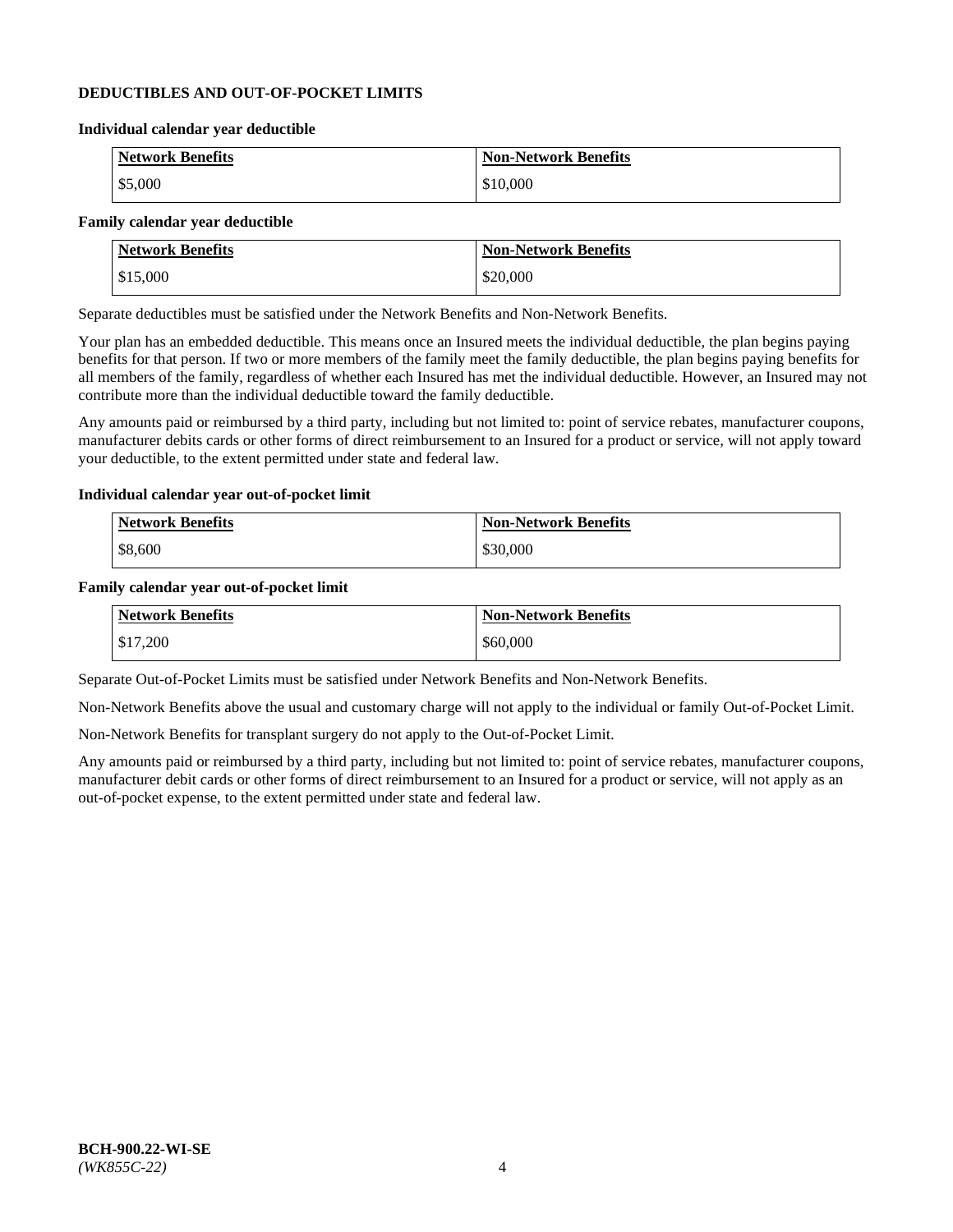# **AMBULANCE AND MEDICAL TRANSPORTATION**

#### **Covered Services:**

We cover ambulance and medical transportation for medical emergencies.

We also cover medically necessary, non-emergency transportation if it meets our medical coverage criteria. Covered services and supplies are based on established medical policies, which are subject to periodic review and modification by the medical directors. These medical policies (medical coverage criteria) and applicable prior authorization requirements are available by calling Member Services, or logging on to your "*my*HealthPartners" account a[t healthpartners.com.](https://www.healthpartners.com/hp/index.html)

| <b>Network Benefits</b>      | <b>Non-Network Benefits</b> |
|------------------------------|-----------------------------|
| 70% of the charges incurred. | l See Network Benefits.     |

#### **Not Covered:**

See "Services Not Covered" in the Certificate.

# **AUTISM SERVICES**

## **Covered Services:**

We cover prior authorized evidence-based intensive-level and nonintensive-level treatment of autism spectrum disorders (autism disorder, Asperger's syndrome or pervasive development disorder not otherwise specified).

Covered services are based on established medical policies, which are subject to periodic review and modification by the medical directors. These medical policies (medical coverage criteria) are available by calling Member Services, or logging on to your "*my*HealthPartners" account at [healthpartners.com.](https://www.healthpartners.com/hp/index.html)

Your network provider will coordinate the prior authorization process for any autism treatment services. You may call Member Services at 952-883-5000 or toll-free at 800-883-2177 if you have any questions or concerns regarding the authorization process.

Please call Member Services at 952-883-5000 or toll-free at 800-883-2177 to request authorization for autism treatment services from a non-network provider.

**Intensive-level services** for children diagnosed with autism spectrum disorders. Intensive-level services must begin on or after 2 years of age and end before 9 years of age. Intensive-level services, on average, are services provided for more than 20 hours of treatment per week. (The average number of hours a week is calculated over a six-month period.)

| <b>Network Benefits</b>                                                                                                                              | <b>Non-Network Benefits</b>                                              |
|------------------------------------------------------------------------------------------------------------------------------------------------------|--------------------------------------------------------------------------|
| 100% of the charges incurred, subject to a<br>copayment of \$65 per visit.<br>Deductible does not apply.<br>Limited to 240 visits per calendar year. | 50% of the charges incurred.<br>Limited to 240 visits per calendar year. |

The maximum number of visits is combined for Network Benefits and Non-Network Benefits. Visit limits are based on the minimum coverage amounts available at the time of publication. Additional visits may be available if required due to revised minimum coverage amounts being issued by the Office of the Commissioner of Insurance. See our medical coverage criteria for current visit limits.

#### **Intensive-level services lifetime maximum benefit**

| <b>Network Benefits</b>                                              | <b>Non-Network Benefits</b>                                          |
|----------------------------------------------------------------------|----------------------------------------------------------------------|
| 4 years of cumulative services under this plan or any<br>other plan. | 4 years of cumulative services under this plan or any<br>other plan. |

The Lifetime Maximum Benefit is combined for Network Benefits and Non-Network Benefits.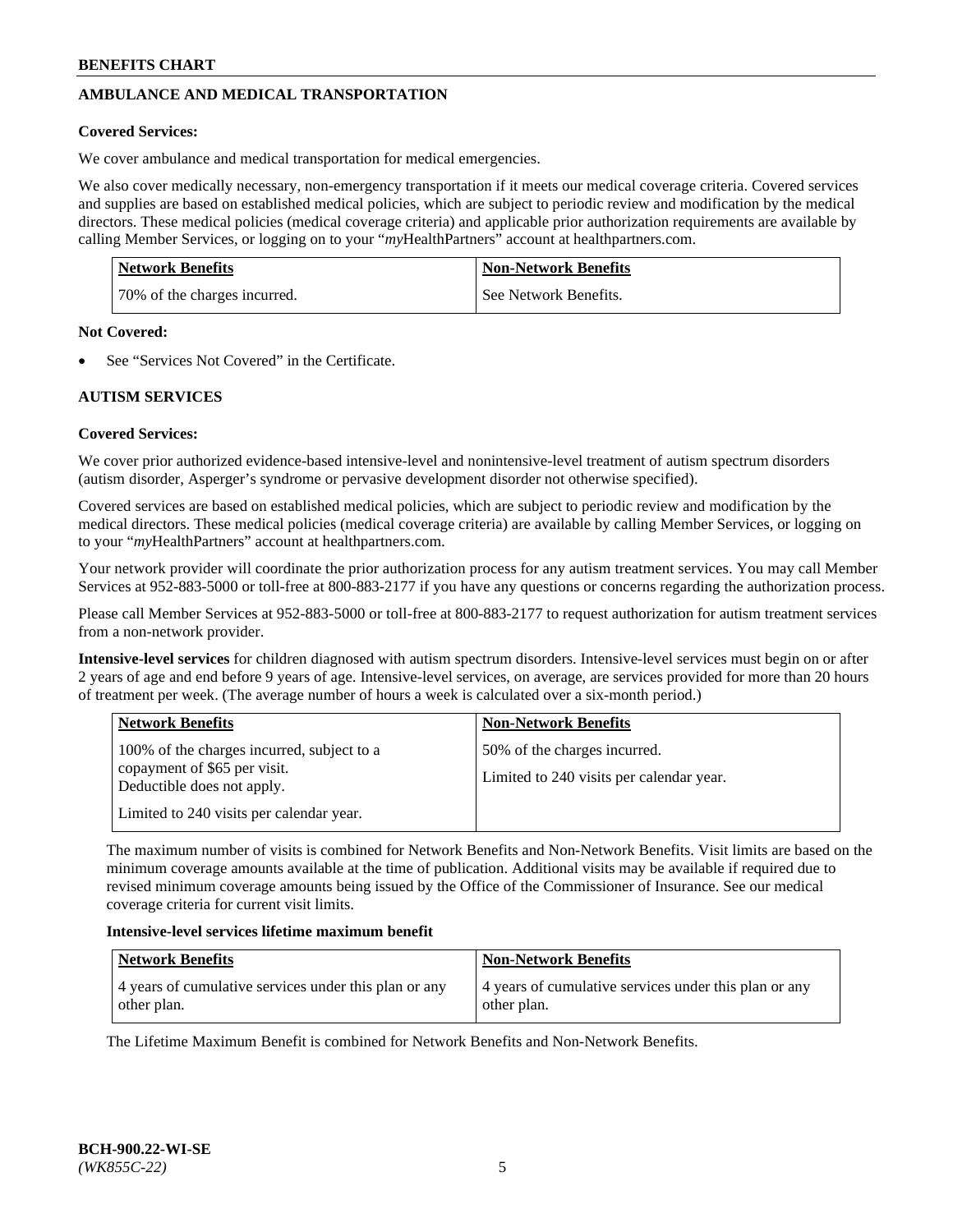**Nonintensive-level services** for Insureds diagnosed with autism spectrum disorders

| <b>Network Benefits</b>                                                                                  | <b>Non-Network Benefits</b>                                              |
|----------------------------------------------------------------------------------------------------------|--------------------------------------------------------------------------|
| 100% of the charges incurred, subject to a<br>copayment of \$65 per visit.<br>Deductible does not apply. | 50% of the charges incurred.<br>Limited to 120 visits per calendar year. |
| Limited to 120 visits per calendar year.                                                                 |                                                                          |

The maximum number of visits is combined for Network Benefits and Non-Network Benefits. Visit limits are based on the minimum coverage amounts available at the time of publication. Additional visits may be available if required due to revised minimum coverage amounts being issued by the Office of the Commissioner of Insurance. See our medical coverage criteria for current visit limits.

#### **Not Covered:**

See "Services Not Covered" in the Certificate.

## **BEHAVIORAL HEALTH SERVICES**

## **Covered Services:**

Covered services are based on established medical policies, which are subject to periodic review and modification by the medical directors. These medical policies (medical coverage criteria) are available by calling Member Services, or logging on to your "*my*HealthPartners" account at [healthpartners.com.](https://www.healthpartners.com/hp/index.html)

**Transitional treatment services:** These are services for the treatment of nervous or mental disorders and substance use disorders which are provided to an Insured in a less restrictive manner than are inpatient hospital services but in a more intensive manner than are outpatient services. Transitional treatment services are services offered by a provider, and certified by the Wisconsin Department of Health Services for each of the following (except the last bulleted item):

- Mental health services for covered adults in a day treatment program.
- Mental health services for covered children in a day hospital treatment program.
- Services for persons with chronic mental illness provided through a community support program.
- Residential treatment programs for covered persons with substance use disorder.
- Substance use disorder services in a day treatment program.
- Services for persons who are experiencing a mental health crisis or who are in a situation likely to turn into a mental health crisis if support is not provided.
- Intensive outpatient programs for the treatment of psychoactive substance use disorders provided in accordance with the patient placement criteria of the American Society of Addiction Medicine.

## **Mental health services**

We cover services for mental health diagnoses as described in the Diagnostic and Statistical Manual of Mental Disorders – Fifth Edition (DSM 5) (most recent edition).

We provide coverage for mental health treatment ordered by a Wisconsin court under a valid court order that is issued on the basis of a behavioral care evaluation performed by a licensed psychiatrist or doctoral level licensed psychologist, which includes a diagnosis and an individual treatment plan for care in the most appropriate, least restrictive environment. We must be given a copy of the court order and the behavioral care evaluation, and the service must be a covered benefit under this plan, and the service must be provided by a network provider, or other provider as required by law.

**Outpatient services:** We cover medically necessary outpatient professional mental health services for evaluation, crisis intervention, and treatment of mental health disorders.

A comprehensive diagnostic assessment will be used as the basis for a determination by a mental health professional, concerning the appropriate treatment and the extent of services required.

Outpatient services we cover for a diagnosed mental health condition include the following:

- Individual, group, family and multi-family therapy.
- Medication management provided by a physician, certified nurse practitioner, or physician's assistant.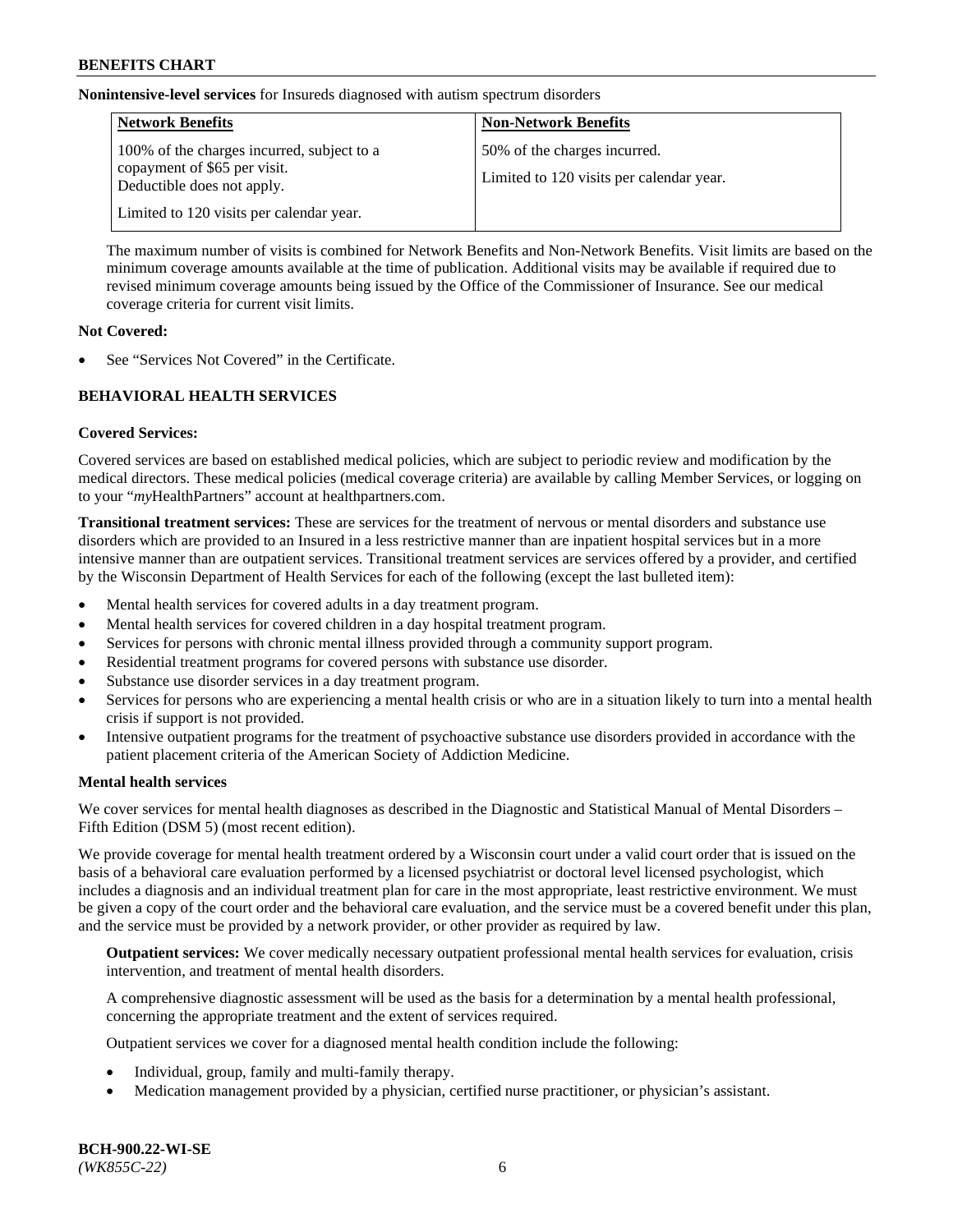- Psychological testing services for the purposes of determining the differential diagnoses and treatment planning for patients currently receiving behavioral health services.
- Partial hospitalization services in a licensed hospital or community mental health center.
- Psychotherapy and nursing services provided in the home if authorized by us.
- Treatment for gender dysphoria.

| <b>Network Benefits</b>                                                                                                                                                                                                                           | <b>Non-Network Benefits</b>  |
|---------------------------------------------------------------------------------------------------------------------------------------------------------------------------------------------------------------------------------------------------|------------------------------|
| 100% of the charges incurred, subject to a<br>copayment of \$65 per visit.<br>Deductible does not apply.<br>For family therapy, only one copayment will be<br>charged, regardless of the number of Insureds primarily<br>involved in the therapy. | 50% of the charges incurred. |

#### **Group therapy**

| Network Benefits                                                                                         | <b>Non-Network Benefits</b>  |
|----------------------------------------------------------------------------------------------------------|------------------------------|
| 100% of the charges incurred, subject to a<br>copayment of \$30 per visit.<br>Deductible does not apply. | 50% of the charges incurred. |

**Inpatient services, including mental health residential treatment services:** We cover the following:

- Medically necessary inpatient services in a hospital and professional services for treatment of mental health disorders. Medical stabilization is covered under inpatient hospital services in the "Hospital and Skilled Nursing Facility Services" section.
- Medically necessary mental health residential treatment services. This care must be authorized by us and provided by a hospital or residential behavioral health treatment facility licensed by the local state or Department of Health and Human Services. Services not covered under this benefit include halfway houses, group homes, extended care facilities, shelter services, correctional services, detention services, transitional services, group residential services, foster care services and wilderness programs.

| <b>Network Benefits</b>      | Non-Network Benefits         |
|------------------------------|------------------------------|
| 70% of the charges incurred. | 50% of the charges incurred. |

**Transitional treatment services:** We cover transitional treatment services described above for treatment of mental and nervous disorders.

| Network Benefits                                                                                         | <b>Non-Network Benefits</b>  |
|----------------------------------------------------------------------------------------------------------|------------------------------|
| 100% of the charges incurred, subject to a<br>copayment of \$65 per visit.<br>Deductible does not apply. | 50% of the charges incurred. |

#### **Substance use disorder treatment services**

We cover medically necessary services for assessments by a licensed alcohol and drug counselor and treatment of substance use disorders as defined in the latest edition of the DSM 5.

**Outpatient services:** We cover medically necessary outpatient professional services for diagnosis and treatment of substance use disorders. Substance use disorder treatment services must be provided by a program licensed by the local Department of Health Services.Outpatient services we cover for a diagnosed substance use disorder include the following: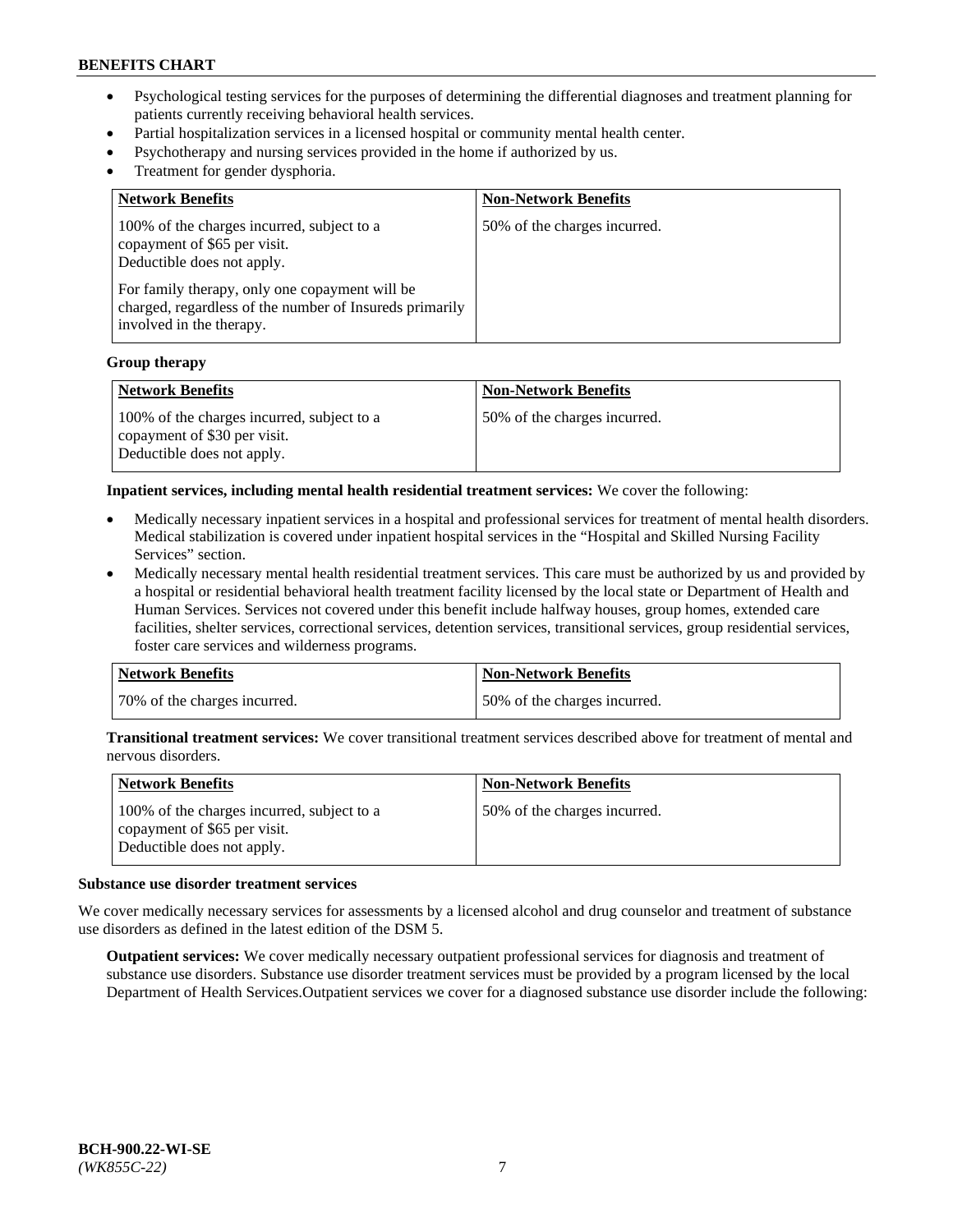- Individual, group, family, and multi-family therapy provided in an office setting.
- Opiate replacement therapy including methadone and buprenorphine treatment.

| <b>Network Benefits</b>                                                                                  | <b>Non-Network Benefits</b>  |
|----------------------------------------------------------------------------------------------------------|------------------------------|
| 100% of the charges incurred, subject to a<br>copayment of \$65 per visit.<br>Deductible does not apply. | 50% of the charges incurred. |

**Inpatient services:** We cover the following:

- Medically necessary inpatient services in a hospital or a licensed residential primary treatment center.
- Services provided in a hospital that is licensed by the local state and accredited by Medicare.
- Detoxification services in a hospital or community detoxification facility if it is licensed by the local Department of Health Services.

| Network Benefits             | <b>Non-Network Benefits</b>  |
|------------------------------|------------------------------|
| 70% of the charges incurred. | 50% of the charges incurred. |

**Transitional treatment services:** We cover transitional treatment services described above for treatment of substance use disorders.

| <b>Network Benefits</b>                                                                                  | <b>Non-Network Benefits</b>  |
|----------------------------------------------------------------------------------------------------------|------------------------------|
| 100% of the charges incurred, subject to a<br>copayment of \$65 per visit.<br>Deductible does not apply. | 50% of the charges incurred. |

**Out-of-area services for Wisconsin students:** If a dependent child is a student in a school located in Wisconsin, but outside of our service area, we cover mental health and substance use disorder services as required under Wisconsin Statute 609.655.

- The student may have a clinical assessment from a local, non-network mental health or substance use disorder treatment provider at the network benefit level when prior authorized by us.
- If outpatient services are recommended in the clinical assessment, five outpatient visits from a non-network provider will be covered at the network benefit level.
- Our Medical Director will determine the need for continuing treatment by the non-network provider; additional visits may be approved.
- Coverage for the outpatient services will not be provided if the recommended treatment would keep the student from attending school on a regular basis or if the student is no longer attending the school full-time.

This benefit is subject to the limitations shown in this "Behavioral Health Services" section.

| <b>Network Benefits</b>                                                                                  | <b>Non-Network Benefits</b> |
|----------------------------------------------------------------------------------------------------------|-----------------------------|
| 100% of the charges incurred, subject to a<br>copayment of \$65 per visit.<br>Deductible does not apply. | Not applicable.             |

A dependent child enrolled in a school outside of the state of Wisconsin is not eligible for this benefit.

# **Not Covered:**

See "Services Not Covered" in the Certificate.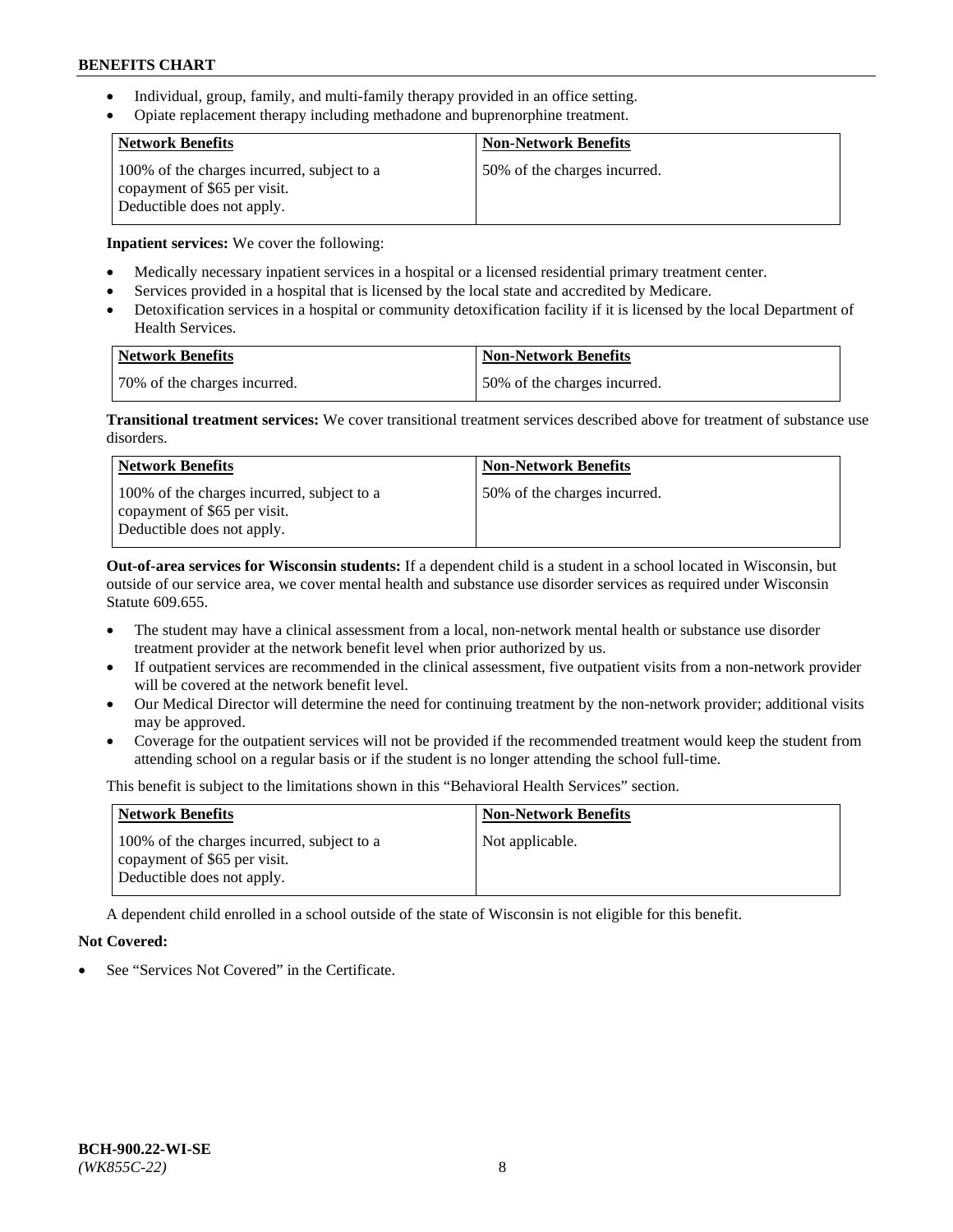# **CHIROPRACTIC SERVICES**

# **Covered Services:**

We cover chiropractic services for rehabilitative care. Chiropractic services are adjustments to any abnormal articulations of the human body, especially those of the spinal column, for the purpose of giving freedom of action to impinged nerves that may cause pain or deranged function.

Massage therapy which is performed in conjunction with other treatment/modalities by a chiropractor, is part of a prescribed treatment plan and is not billed separately is covered.

| <b>Network Benefits</b>                                                                                  | <b>Non-Network Benefits</b>  |
|----------------------------------------------------------------------------------------------------------|------------------------------|
| 100% of the charges incurred, subject to a<br>copayment of \$65 per visit.<br>Deductible does not apply. | 50% of the charges incurred. |

# **Not Covered:**

- Massage therapy for the purpose of comfort or convenience of the Insured.
- See "Services Not Covered" in the Certificate.

# **CLINICAL TRIALS**

# **Covered Services:**

We cover certain routine services if you participate in a Phase I, Phase II, Phase III or Phase IV approved clinical trial that is conducted in relation to the prevention, detection, or treatment of cancer or other life-threatening disease or condition as defined in the Affordable Care Act. Approved clinical trials include (1) federally funded trials when the study or investigation is approved or funded by any of the federal agencies defined in the Public Health Services Act, section 2709 (d) (1) (A); (2) the study or investigation is conducted under an investigational new drug application reviewed by the Food and Drug Administration; and (3) the study or investigation is a drug trial that is exempt from having such an investigational new drug application. We cover routine patient costs for services that would be eligible under the Certificate and this Benefits Chart if the service were provided outside of a clinical trial.

| Coverage level is same as corresponding Network                                                                                                                                                    | <b>Non-Network Benefits</b>                                                                                                                            |  |
|----------------------------------------------------------------------------------------------------------------------------------------------------------------------------------------------------|--------------------------------------------------------------------------------------------------------------------------------------------------------|--|
| Benefits, depending on type of service provided such as<br>Office Visits for Illness or Injury, Inpatient or<br>Inpatient or Outpatient Hospital Services.<br><b>Outpatient Hospital Services.</b> | Coverage level is same as corresponding<br>Non-Network Benefits, depending on type of service<br>provided such as Office Visits for Illness or Injury, |  |

## **Not Covered:**

- The investigative or experimental item, device or service itself.
- Items or services that are provided solely to satisfy data collection and analysis needs and that are not used in the direct clinical management of the patient.
- A service that is clearly inconsistent with widely accepted and established standards of care for a particular diagnosis.
- See "Services Not Covered" in the Certificate.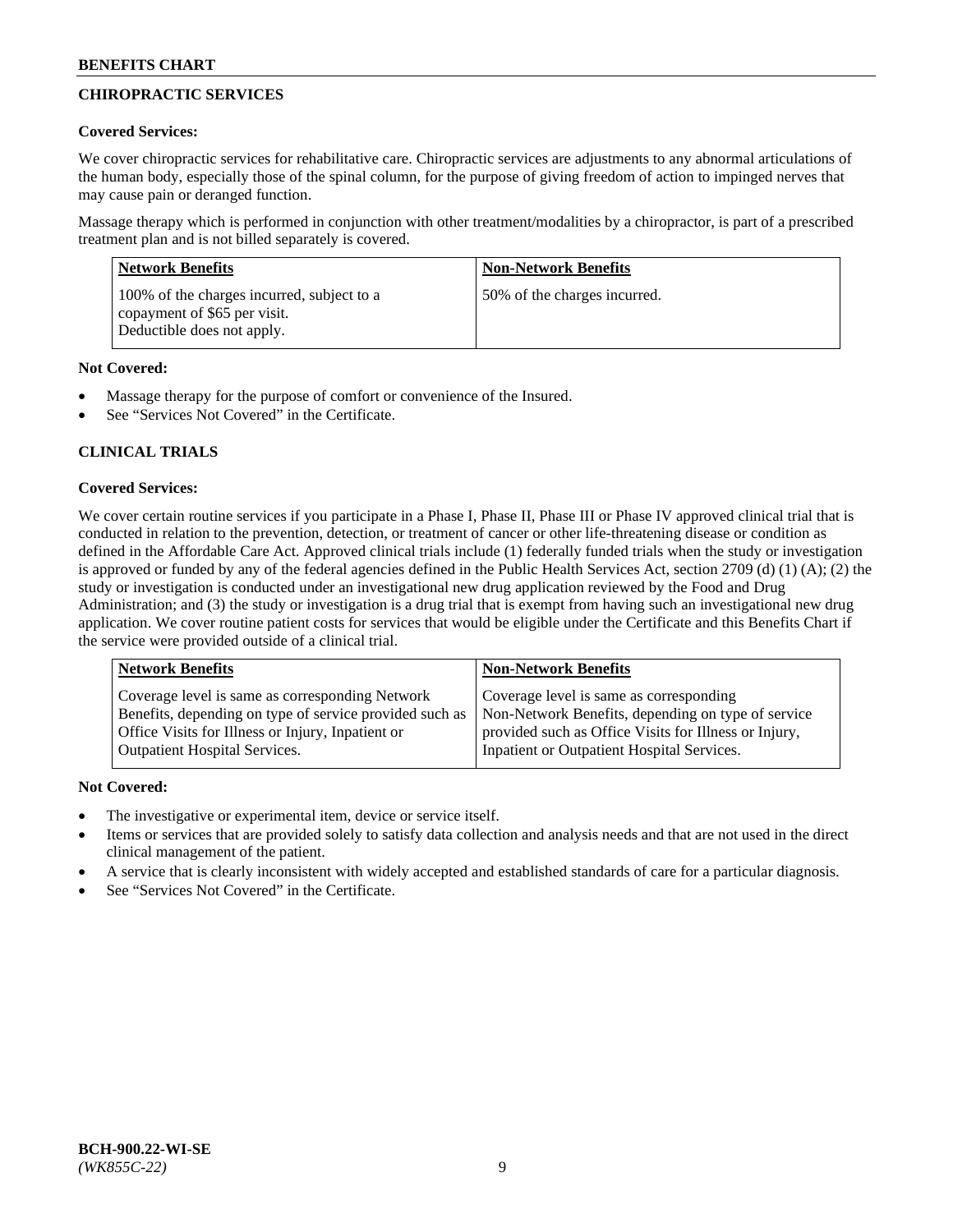# **DENTAL SERVICES**

## **Covered Services:**

We cover services as described below.

**Accidental dental services:** We cover dentally necessary services to treat and restore damage done to sound, natural, unrestored teeth as a result of an accidental injury. Coverage is for damage caused by external trauma to face and mouth only, not for cracked or broken teeth, which result from biting or chewing. We cover restorations, root canals, crowns and replacement of teeth lost that are directly related to the accident in which the Insured was involved. We cover initial exam, x-rays and palliative treatment including extractions, and other oral surgical procedures directly related to the accident. Subsequent treatment must be initiated within the specified time-frame and must be directly related to the accident. We do not cover restoration and replacement of teeth that are not "sound and natural" at the time of the accident.

Full mouth rehabilitations to correct occlusion (bite) and malocclusion (misaligned teeth not due to the accident) are not covered.

When an implant-supported dental prosthetic treatment is pursued, the accidental dental benefit will be applied to the prosthetic procedure. Benefits are limited to the amount that would be paid toward the placement of a removable dental prosthetic appliance that could be used in the absence of implant treatment. Care must be provided or pre-authorized by a HealthPartners dentist.

| Network Benefits             | <b>Non-Network Benefits</b>  |
|------------------------------|------------------------------|
| 70% of the charges incurred. | 50% of the charges incurred. |

For all accidental dental services, treatment and/or restoration must be initiated within six months of the date of the injury. Coverage is limited to the initial course of treatment and/or initial restoration. Services must be provided within 24 months of the date of injury to be covered.

## **Medical referral dental services**

**Medically necessary outpatient dental services:** We cover medically necessary outpatient dental services. Coverage is limited to dental services required for treatment of an underlying medical condition, e.g., removal of teeth to complete radiation treatment for cancer of the jaw, cysts and lesions.

| <b>Network Benefits</b>                                                                                  | <b>Non-Network Benefits</b>  |
|----------------------------------------------------------------------------------------------------------|------------------------------|
| 100% of the charges incurred, subject to a<br>copayment of \$65 per visit.<br>Deductible does not apply. | 50% of the charges incurred. |

**Medically necessary hospitalization and anesthesia for dental care:** We cover medically necessary hospitalization for dental care. This is limited to charges incurred by an Insured who: (1) is a child under age 5; (2) is severely disabled; (3) has a medical condition, and requires hospitalization or general anesthesia for dental care treatment; or (4) is a child between ages 5 and 12 and care in dental offices has been attempted unsuccessfully and usual methods of behavior modification have not been successful, or when extensive amounts of restorative care, exceeding four appointments, are required. Coverage is limited to facility and anesthesia charges. Oral surgeon/dentist professional fees are not covered. The following are examples, though not all-inclusive, of medical conditions which may require hospitalization for dental services: severe asthma, severe airway obstruction or hemophilia. Hospitalization required due to the behavior of the Insured or due to the extent of the dental procedure is not covered.

| <b>Network Benefits</b>      | Non-Network Benefits         |
|------------------------------|------------------------------|
| 70% of the charges incurred. | 50% of the charges incurred. |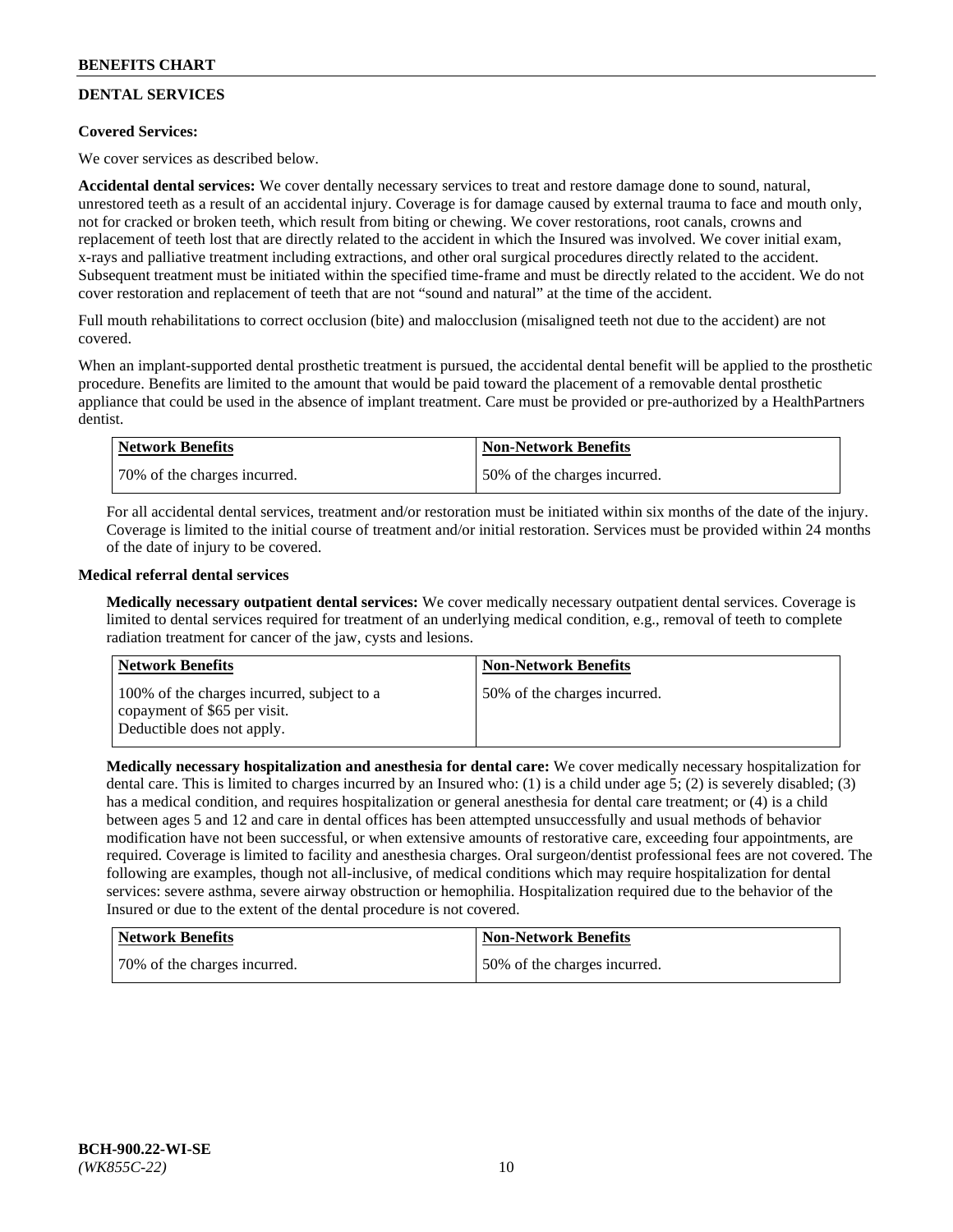**Medical complications of dental care:** We cover medical complications of dental care. Treatment must be medically necessary care and related to medical complications of non-covered dental care, including complications of the head, neck, or substructures.

| Network Benefits                                                                                         | <b>Non-Network Benefits</b>  |
|----------------------------------------------------------------------------------------------------------|------------------------------|
| 100% of the charges incurred, subject to a<br>copayment of \$65 per visit.<br>Deductible does not apply. | 50% of the charges incurred. |

**Oral surgery:** We cover oral surgery. Coverage is limited to treatment of medical conditions requiring oral surgery, such as treatment of oral neoplasm, non-dental cysts, fracture of the jaws, trauma of the mouth and jaws, and any other oral surgery procedures provided as medically necessary dental services.

| <b>Network Benefits</b>                                                                                  | <b>Non-Network Benefits</b>  |
|----------------------------------------------------------------------------------------------------------|------------------------------|
| 100% of the charges incurred, subject to a<br>copayment of \$65 per visit.<br>Deductible does not apply. | 50% of the charges incurred. |

**Treatment of cleft lip and cleft palate:** We cover treatment of cleft lip and cleft palate of a dependent child, including orthodontic treatment and oral surgery directly related to the cleft. Dental services which are not required for the treatment of cleft lip or cleft palate are not covered. If a dependent child covered under the Certificate and Benefits Chart is also covered under a dental plan which includes orthodontic services, that dental plan shall be considered primary for the necessary orthodontic services. Oral appliances are subject to the same copayment, conditions and limitations as durable medical equipment.

| <b>Network Benefits</b>                               | <b>Non-Network Benefits</b>                            |
|-------------------------------------------------------|--------------------------------------------------------|
| Coverage level is same as corresponding Network       | Coverage level is same as corresponding                |
| Benefits, depending on type of service provided, such | Non-Network Benefits, depending on type of service     |
| as Office Visits for Illness or Injury, Inpatient or  | provided, such as Office Visits for Illness or Injury, |
| <b>Outpatient Hospital Services.</b>                  | Inpatient or Outpatient Hospital Services.             |

**Treatment of temporomandibular disorder (TMD) and craniomandibular disorder (CMD):** We cover diagnostic procedures, surgical treatment and non-surgical treatment (including intraoral splint therapy devices) for temporomandibular disorder (TMD) and craniomandibular disorder (CMD), which is medically necessary care. Dental services which are not required to directly treat TMD or CMD are not covered.

| <b>Network Benefits</b>                                                                                  | <b>Non-Network Benefits</b>  |
|----------------------------------------------------------------------------------------------------------|------------------------------|
| 100% of the charges incurred, subject to a<br>copayment of \$65 per visit.<br>Deductible does not apply. | 50% of the charges incurred. |

# **Not Covered:**

- Dental treatment, procedures or services not listed in this Benefits Chart.
- Accident-related dental services if treatment is: (1) provided to teeth which are not sound and natural; (2) to teeth which have been restored; (3) initiated beyond six months from the date of the injury; (4) received beyond the initial treatment or restoration; or (5) received beyond 24 months from the date of injury.
- Oral surgery to remove wisdom teeth.
- Orthognathic treatment or procedures and all related services.
- See "Services Not Covered" in the Certificate.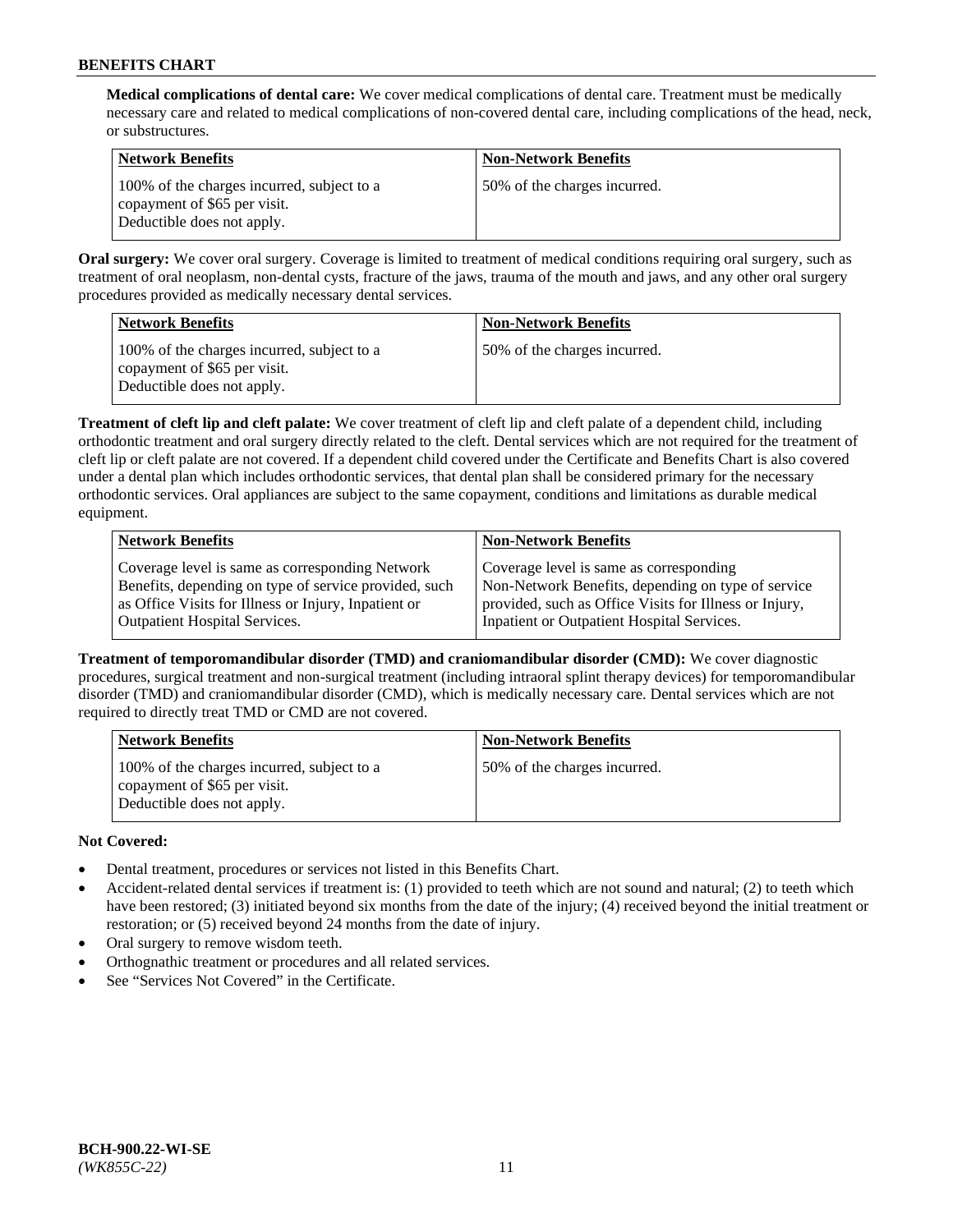# **DIABETES AND HYPERTENSION DISEASE MANAGEMENT PROGRAM**

#### **Covered Services:**

If you meet criteria for coverage, you may qualify for the Diabetes and/or Hypertension Disease Management Program.

The program covers group health coaching which focuses on weight loss, exercise, behavior modification and health education through Omada Health.

| <b>Network Benefits</b>                                     | <b>Non-Network Benefits</b> |
|-------------------------------------------------------------|-----------------------------|
| 100% of the charges incurred.<br>Deductible does not apply. | Not applicable.             |

#### **Not Covered:**

See "Services Not Covered" in the Certificate.

# **DIABETIC EQUIPMENT AND SUPPLIES**

## **Covered Services:**

We cover physician prescribed medically appropriate and necessary drugs and supplies used in the management and treatment of diabetes for Insureds with gestational, Type I or Type II diabetes including durable diabetic equipment and disposable supplies, as described below.

Certain items are only covered if your condition meets our coverage criteria and obtained through an authorized vendor. For more information on what we cover and any prior authorization requirements, call Member Services or log on to your "*my*HealthPartners" account at [healthpartners.com.](http://www.healthpartners.com/)

Insulin and medications for diabetes are covered as outpatient drugs under the "Prescription Drug Services" section.

**Pumps and pump supplies.** These include diabetic insulin pumps, diabetic infusion pumps and infusion pump supplies such as infusion sets, tubing, connectors and syringe reservoirs.

| <b>Network Benefits</b>                                                                     | <b>Non-Network Benefits</b>  |
|---------------------------------------------------------------------------------------------|------------------------------|
| Pumps received at a pharmacy:<br>70% of the charges incurred.<br>Deductible does not apply. | 50% of the charges incurred. |
| Pumps received from a non-pharmacy<br>approved vendor:<br>70% of the charges incurred.      |                              |

#### **All other durable equipment and diabetic supplies**

Durable Diabetic Equipment and Supplies. These include continuous glucose monitoring system (CGMS), transmitter, sensors and receivers, diabetic blood glucose monitors and control/calibrating solutions (for checking accuracy or testing equipment and test strips).

Disposable Diabetic Supplies. These are one-time use supplies, including syringes, lancets, lancet devices, blood and urine ketone test strips, and needles.

Certain diabetic supplies and equipment must be purchased at a pharmacy.

| <b>Network Benefits</b>                                                                                              | <b>Non-Network Benefits</b>  |
|----------------------------------------------------------------------------------------------------------------------|------------------------------|
| If received through a pharmacy:<br>70% of the charges incurred.<br>Deductible does not apply.                        | 50% of the charges incurred. |
| If received through a non-pharmacy provider:<br>70% of the charges incurred if purchased from an<br>approved vendor. |                              |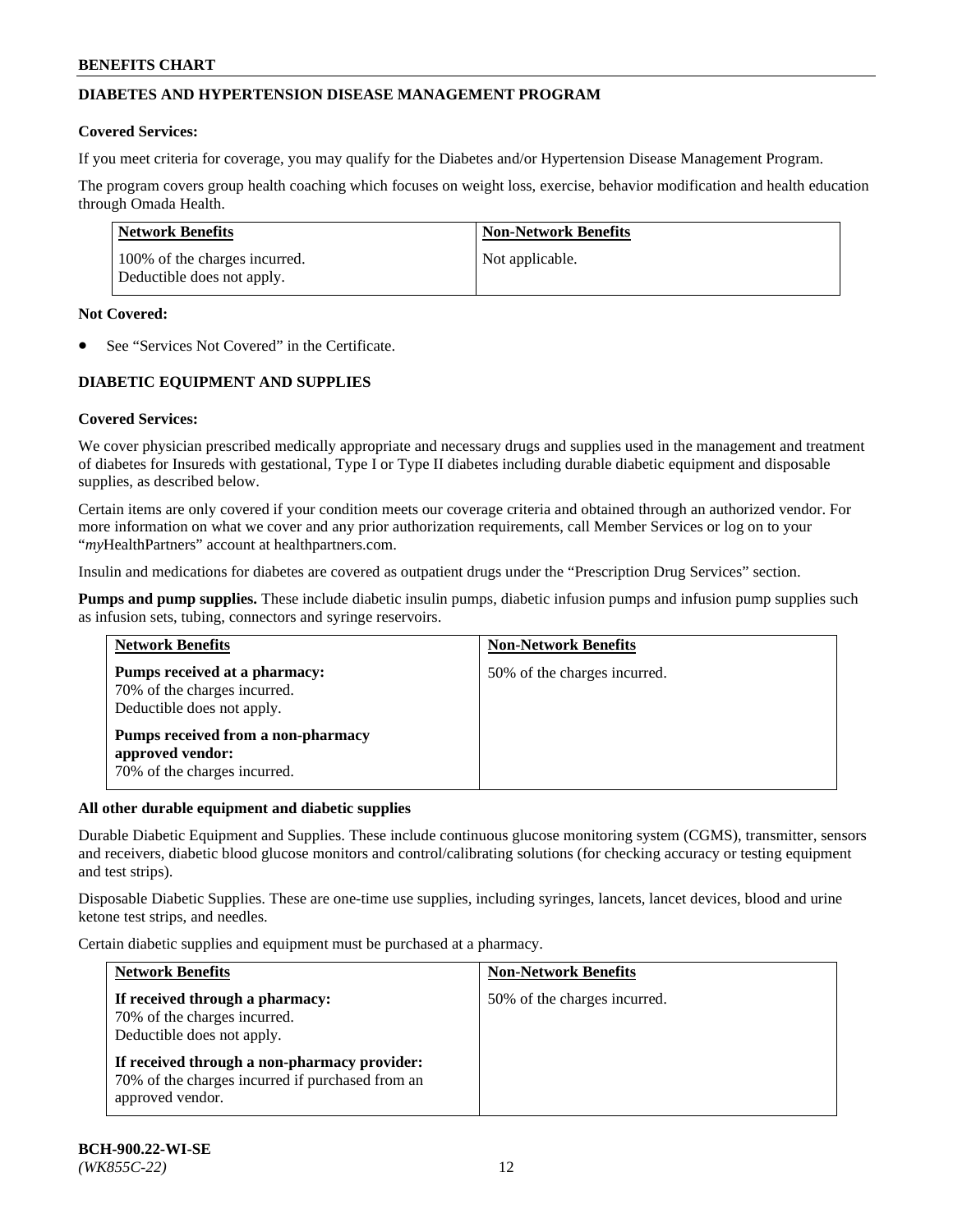#### **Limitations:**

- No more than a 93-day supply of diabetic supplies are covered and dispensed at a time.
- We require that certain diabetic supplies and equipment be purchased at a pharmacy.
- Diabetic supplies and equipment are limited to certain models and brands.
- Durable medical equipment and supplies must be obtained from or repaired by approved vendors.
- Covered services and supplies are based on established medical policies which are subject to periodic review and modification by the medical directors. Our coverage policy for diabetic supplies includes information on our required models and brands. These medical policies (medical coverage criteria) are available by calling Member Services, or logging on to your "myHealthPartners" account at [healthpartners.com.](http://www.healthpartners.com/)

## **Not Covered:**

- Replacement or repair of any covered items, if the items are (i) damaged or destroyed by misuse, abuse or carelessness, (ii) lost; or (iii) stolen.
- Duplicate or similar items.
- Labor and related charges for repair of any covered items which are more than the cost of replacement by an approved vendor.
- Batteries for monitors and equipment.
- Sales tax, mailing, delivery charges, service call charges.
- See "Services Not Covered" in the Certificate.

## **DIAGNOSTIC IMAGING SERVICES**

#### **Covered Services:**

We cover diagnostic imaging, when ordered by a provider and provided in a clinic or outpatient hospital facility.

For Network Benefits, non-emergent, scheduled outpatient Magnetic Resonance Imaging (MRI) and Computed Tomography (CT) must be provided at a designated facility. Your physician or facility will obtain or verify prior authorization for these services, as needed.

We cover services provided in a clinic or outpatient hospital facility. To see the benefit level for inpatient hospital or skilled nursing facility services, see benefits under "Inpatient Hospital and Skilled Nursing Facility Services".

## **Outpatient magnetic resonance imaging (MRI) and computed tomography (CT)**

| <b>Network Benefits</b>      | <b>Non-Network Benefits</b>  |
|------------------------------|------------------------------|
| 70% of the charges incurred. | 50% of the charges incurred. |

#### **All other outpatient diagnostic imaging services**

#### **Services for illness or injury**

| <b>Network Benefits</b>      | Non-Network Benefits         |
|------------------------------|------------------------------|
| 70% of the charges incurred. | 50% of the charges incurred. |

#### **Preventive services (MRI/CT procedures are not considered preventive)**

Diagnostic imaging services associated with preventive services are covered at the benefit level shown in the "Preventive Services" section of this Benefits Chart.

## **Not Covered:**

See "Services Not Covered" in the Certificate.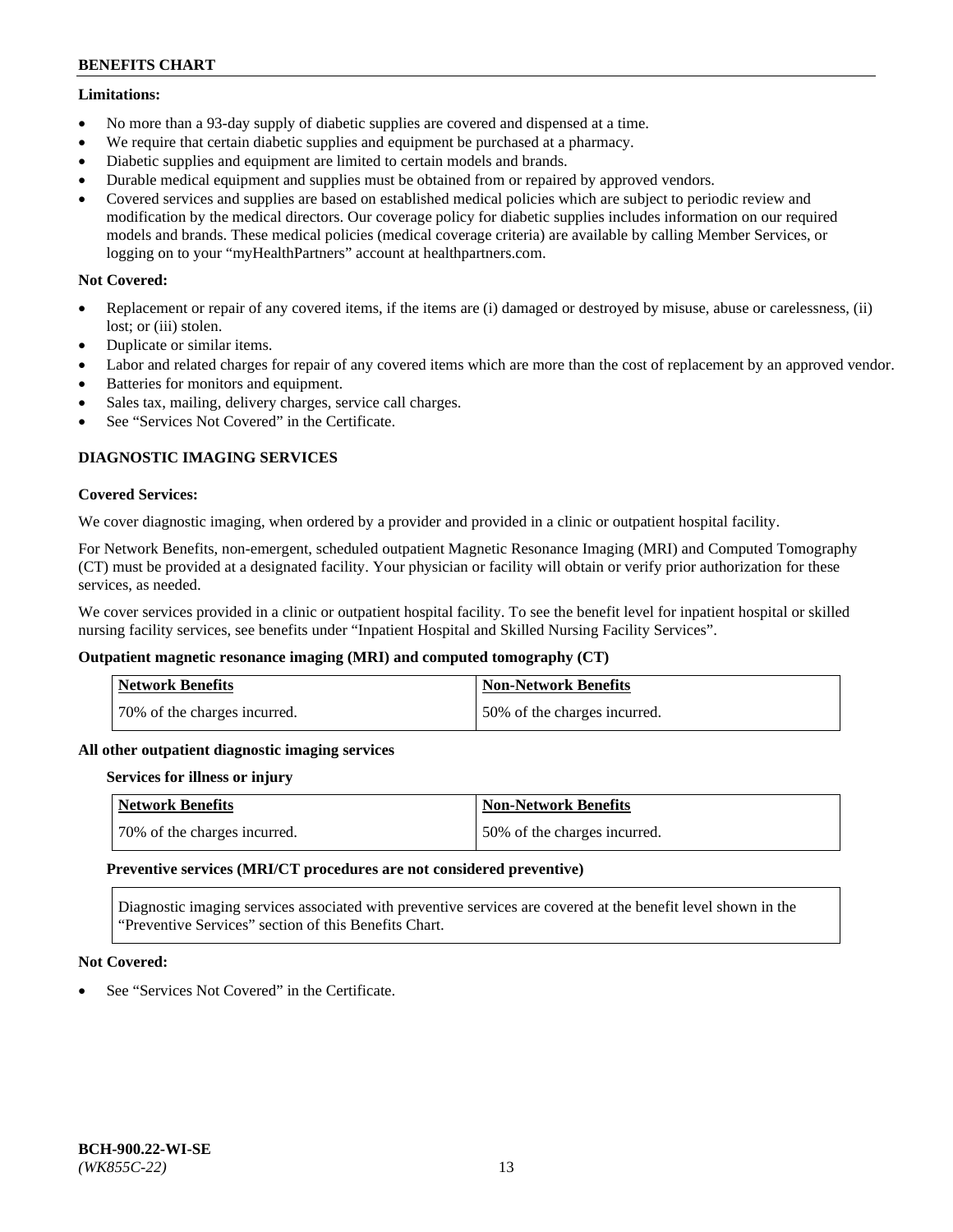# **DURABLE MEDICAL EQUIPMENT, PROSTHETICS, ORTHOTICS AND SUPPLIES**

#### **Covered Services:**

We cover equipment and services, as described below.

We cover durable medical equipment and services, prosthetics, orthotics and supplies, subject to the limitations below, including certain disposable supplies and enteral feedings.

We cover external hearing aids, cochlear implants, and related treatment prescribed by a physician or by a licensed audiologist for Insureds under 18 years of age who have hearing loss.

We also cover basic hearing aids for Insureds age 18 or older for the correction of a hearing impairment.

Osseointegrated or bone-anchored hearing aids are only covered for Insureds who have hearing loss that is not correctable by any other procedure.

Hearing aids are limited to one basic, standard hearing aid for each ear every three years.

A basic hearing aid is defined as a hearing device that consists of a microphone, amplifier, volume control, battery and receiver, which is up to date using the latest technology. It does not include upgrades above and beyond the functionality of a basic hearing aid, including, but not limited to, hearing improvements for group settings, background noise, Bluetooth/remote control functionality, or extended warranties. Charges for upgrades above the cost of a basic, standard hearing aid are not covered.

Diabetic equipment and supplies are covered under the "Diabetic Equipment and Supplies" section.

#### **Special dietary treatment for phenylketonuria (PKU) if it meets our medical coverage criteria**

| <b>Network Benefits</b>                                    | <b>Non-Network Benefits</b>  |
|------------------------------------------------------------|------------------------------|
| 70% of the charges incurred.<br>Deductible does not apply. | 50% of the charges incurred. |

#### **Oral amino acid based elemental formula if it meets our medical coverage criteria**

| Network Benefits             | <b>Non-Network Benefits</b>  |
|------------------------------|------------------------------|
| 70% of the charges incurred. | 50% of the charges incurred. |

#### **All other durable medical equipment, prosthetics, orthotics and supplies**

| <b>Network Benefits</b>      | <b>Non-Network Benefits</b>  |
|------------------------------|------------------------------|
| 70% of the charges incurred. | 50% of the charges incurred. |

## **Limitations:**

Coverage of durable medical equipment is limited by the following:

- Payment will not exceed the cost of an alternate piece of equipment or service that is effective and medically necessary.
- For prosthetic benefits, other than oral appliances for cleft lip and cleft palate, payment will not exceed the cost of an alternate piece of equipment or service that is effective, medically necessary and enables Insureds to conduct standard activities of daily living.
- We reserve the right to determine if an item will be approved for rental vs. purchase.
- Durable medical equipment and supplies must be obtained from or repaired by approved vendors.
- Covered services and supplies are based on established medical policies which are subject to periodic review and modification by the medical or dental directors. Our medical policy for diabetic supplies includes information on our required models and brands. These medical policies (medical coverage criteria) are available by calling Member Services, or logging on to your "*my*HealthPartners" account a[t healthpartners.com.](http://www.healthpartners.com/)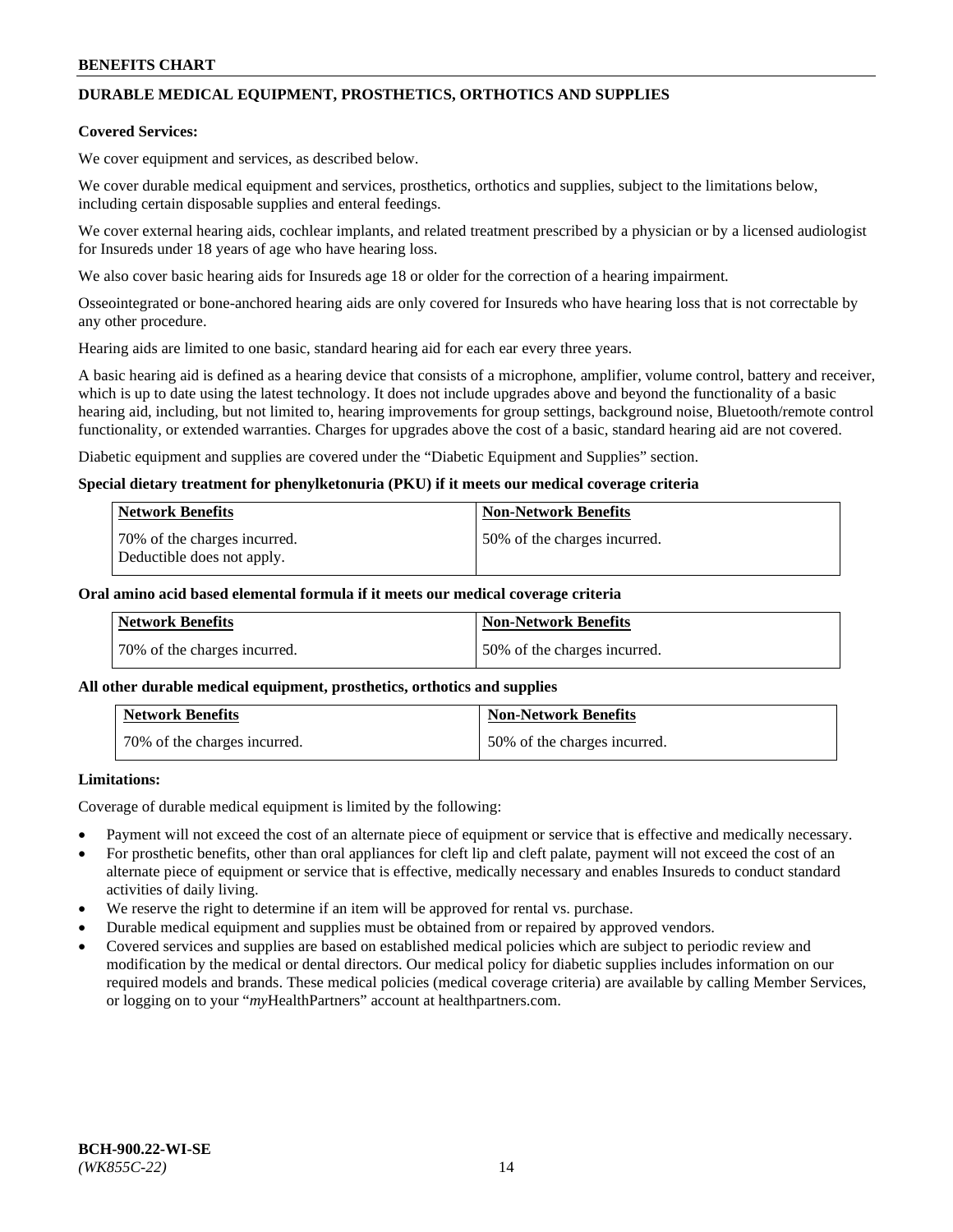# **Not Covered:**

Items which are not eligible for coverage include, but are not limited to:

- Replacement or repair of any covered items, if the items are (i) damaged or destroyed by misuse, abuse or carelessness, (ii) lost; or (iii) stolen.
- Duplicate or similar items.
- Labor and related charges for repair of any covered items which are more than the cost of replacement by an approved vendor.
- Sales tax, mailing, delivery charges, service call charges.
- Items which are primarily educational in nature or for hygiene, vocation, comfort, convenience or recreation.
- Communication aids or devices: equipment to create, replace or augment communication abilities including, but not limited to, speech processors, receivers, communication boards, or computer or electronic assisted communication.
- Implantable and osseointegrated or bone-anchored hearing aids and their fitting, except as specifically described in this Benefits Chart. This exclusion does not apply to cochlear implants.
- Eyeglasses, contact lenses and their fitting, measurement and adjustment, except as specifically described in this Benefits Chart.
- Hair prostheses (wigs).
- Household equipment which primarily has customary uses other than medical, such as, but not limited to, exercise cycles, air purifiers, central or unit air conditioners, water purifiers, non-allergenic pillows, mattresses or waterbeds.
- Household fixtures including, but not limited to, escalators or elevators, ramps, swimming pools and saunas.
- Modifications to the structure of the home including, but not limited to, wiring, plumbing or charges for installation of equipment.
- Vehicle, car or van modifications including, but not limited to, hand brakes, hydraulic lifts and car carrier.
- Rental equipment while owned equipment is being repaired by non-contracted vendors, beyond one month rental of medically necessary equipment.
- Other equipment and supplies, including but not limited to assistive devices, that we determine are not eligible for coverage.
- See "Services Not Covered" in the Certificate.

# **EMERGENCY AND URGENTLY NEEDED CARE SERVICES**

#### **Covered Services:**

We cover services for emergency care and urgently needed care if the services are otherwise eligible for coverage under the Certificate.

**Urgently needed care.** These are services to treat an unforeseen illness or injury that:

- are required in order to prevent a serious deterioration in your health; and
- cannot be delayed until the next available clinic or office hours.

| <b>Network Benefits</b>                                                                                  | <b>Non-Network Benefits</b> |
|----------------------------------------------------------------------------------------------------------|-----------------------------|
| 100% of the charges incurred, subject to a<br>copayment of \$65 per visit.<br>Deductible does not apply. | See Network Benefits.       |

**Emergency care.** These are services to treat:

- the sudden, unexpected onset of illness or injury which, if left untreated or unattended until the next available clinic or office hours, would result in hospitalization; or
- a condition requiring professional health services immediately necessary to preserve life or stabilize health.

Emergency care includes emergency services as defined in Division BB, Title I, Section 102 of the Consolidated Appropriations Act of 2021.

When reviewing claims for coverage of emergency services, our medical director will take into consideration a reasonable layperson's belief that the circumstances required immediate medical care that could not wait until the next working day or next available clinic appointment.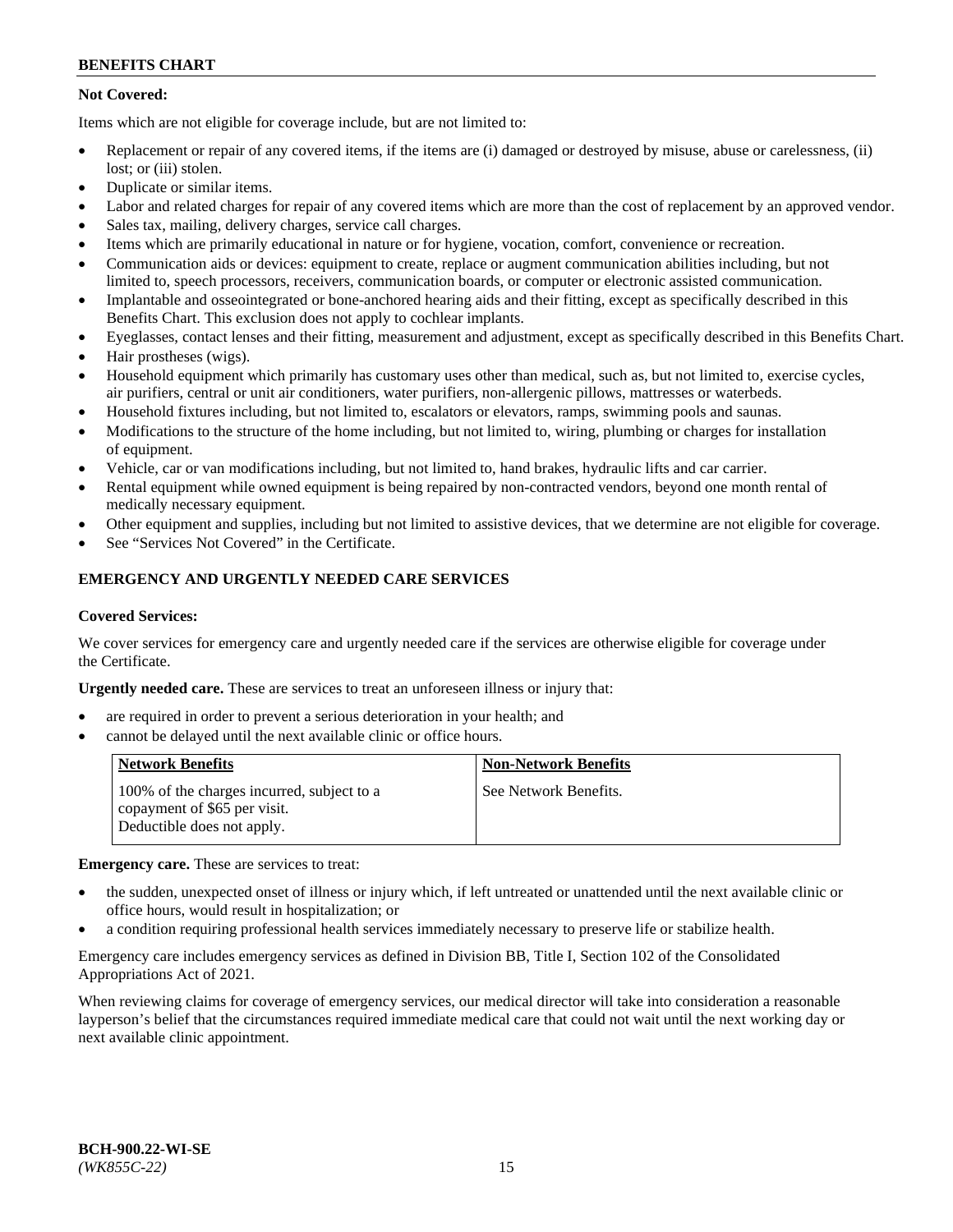#### **Emergency care in a hospital emergency room, including professional services of a physician**

| <b>Network Benefits</b>      | <b>Non-Network Benefits</b> |
|------------------------------|-----------------------------|
| 70% of the charges incurred. | See Network Benefits.       |

#### **Inpatient emergency care in a hospital**

| <b>Network Benefits</b>      | <b>Non-Network Benefits</b> |
|------------------------------|-----------------------------|
| 70% of the charges incurred. | See Network Benefits.       |

#### **Not Covered:**

• See "Services Not Covered" in the Certificate.

# **GENE THERAPY**

## **Covered Services:**

We cover gene therapy treatment if it meets our medical coverage criteria.

| <b>Network Benefits</b>                                                                                                                                                                                 | <b>Non-Network Benefits</b> |
|---------------------------------------------------------------------------------------------------------------------------------------------------------------------------------------------------------|-----------------------------|
| Coverage level is same as corresponding Network<br>Benefits, depending on type of service provided such as<br>Office Visits for Illness or Injury, Inpatient or<br><b>Outpatient Hospital Services.</b> | No coverage.                |

#### **Limitations:**

- Gene therapy must be provided by a designated provider.
- Specific types of gene therapy are limited to therapies and conditions specified in our medical coverage criteria.

## **Not Covered:**

• See "Services Not Covered" in the Certificate.

# **HEALTH EDUCATION**

## **Covered Services:**

We cover education for preventive services and education for the management of chronic health problems (such as diabetes).

| <b>Network Benefits</b>                                     | <b>Non-Network Benefits</b>  |
|-------------------------------------------------------------|------------------------------|
| 100% of the charges incurred.<br>Deductible does not apply. | 50% of the charges incurred. |

#### **Not Covered:**

• See "Services Not Covered" in the Certificate.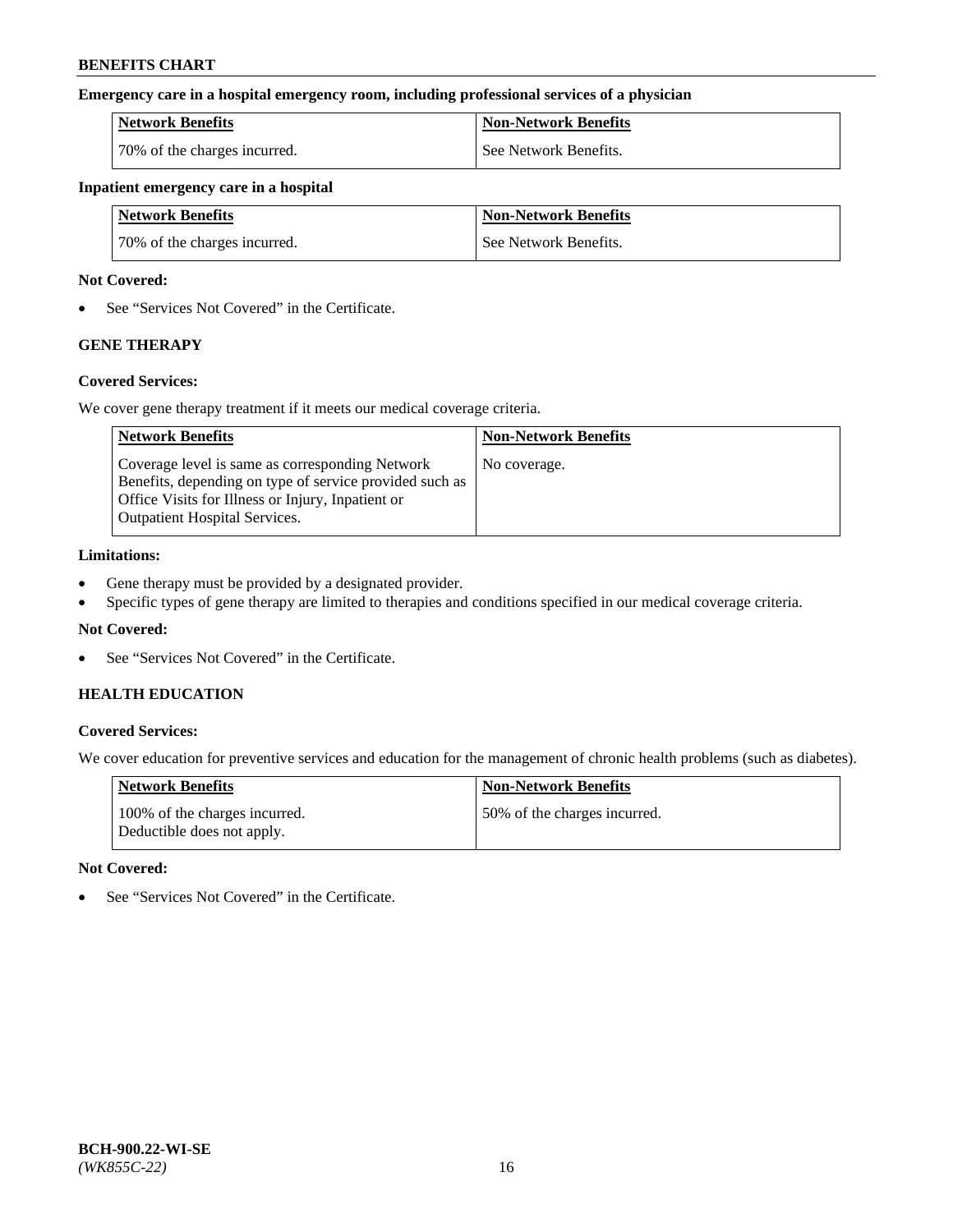# **HOME-BASED COMPREHENSIVE HEALTH RISK ASSESSMENT**

#### **Covered Services:**

If you meet our criteria for coverage, you may qualify for our home-based comprehensive health risk assessment program. The program covers a health assessment with a designated nurse practitioner.

| Network Benefits                                            | <b>Non-Network Benefits</b> |
|-------------------------------------------------------------|-----------------------------|
| 100% of the charges incurred.<br>Deductible does not apply. | No coverage.                |

#### **Not Covered:**

See "Services Not Covered" in the Certificate.

# **HOME HEALTH SERVICES**

#### **Covered Services:**

We cover skilled nursing services, physical therapy, occupational therapy, speech therapy, respiratory therapy and other therapeutic services, non-routine prenatal and postnatal services, routine postnatal well child visits as described in our medical coverage criteria, phototherapy services for newborns, home health aide services and other eligible home health services when provided in your home, if you are homebound (i.e., unable to leave home without considerable effort due to a medical condition). Lack of transportation does not constitute homebound status. For phototherapy services for newborns and high risk prenatal services, supplies and equipment are included.

We cover total parenteral nutrition/intravenous ("TPN/IV") therapy, equipment, supplies and drugs in connection with IV therapy. IV line care kits are covered under Durable Medical Equipment.

We cover palliative care benefits. Palliative care includes symptom management, education and establishing goals of care. We waive the requirement that you be homebound for a limited number of home visits for palliative care (as shown in this Benefits Chart), if you have a life-threatening, non-curable condition which has a prognosis of survival of two years or less. Additional palliative care visits are eligible under the home health services benefit if you are homebound and meet all other requirements defined in this section.

You do not need to be homebound to receive total parenteral nutrition/intravenous ("TPN/IV") therapy.

Home health services are eligible and covered only when:

- medically necessary; and
- provided as rehabilitative care, terminal care or maternity care; and
- ordered by a physician, and included in the written home care plan.

#### **Physical therapy, occupational therapy, speech therapy, respiratory therapy, home health aide services and palliative care**

| <b>Network Benefits</b>                                                                                  | <b>Non-Network Benefits</b>  |
|----------------------------------------------------------------------------------------------------------|------------------------------|
| 100% of the charges incurred, subject to a<br>copayment of \$65 per visit.<br>Deductible does not apply. | 50% of the charges incurred. |

If more than one home health visit occurs in a day, a separate copayment applies to each. For example, if an occupational therapist and a physical therapist visit an Insured in the same day, a separate copayment will be charged for each visit.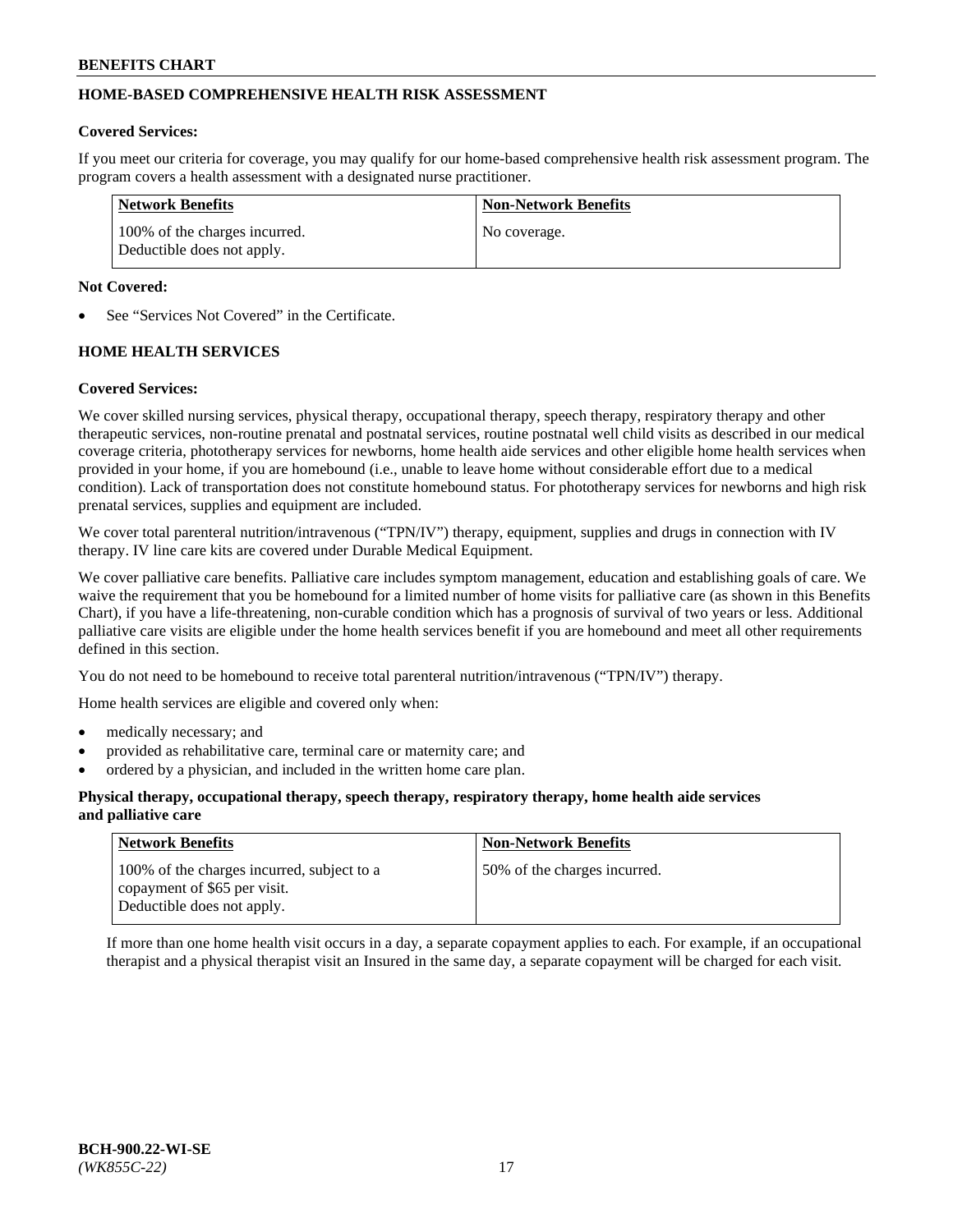#### **TPN/IV therapy, skilled nursing services, non-routine prenatal/postnatal services, and phototherapy**

| Network Benefits                                            | <b>Non-Network Benefits</b>  |
|-------------------------------------------------------------|------------------------------|
| 100% of the charges incurred.<br>Deductible does not apply. | 50% of the charges incurred. |

Each 24-hour visit (or shifts up to 24-hour visits) equals one visit and counts toward the Maximum visits for all other services shown below. Any visit that lasts less than 24 hours regardless of the length of the visit, will count as one visit toward the Maximum visits for all other services shown below. All visits must be medically necessary and benefit eligible.

#### **Routine postnatal well child visit**

| Network Benefits                                            | <b>Non-Network Benefits</b>  |
|-------------------------------------------------------------|------------------------------|
| 100% of the charges incurred.<br>Deductible does not apply. | 50% of the charges incurred. |

#### **Maximum visits for palliative care**

If you are eligible to receive palliative care in the home and you are not homebound, there is a maximum of 12 visits per calendar year.

## **Maximum visits for all services other than palliative care**

| Network Benefits               | <b>Non-Network Benefits</b>  |
|--------------------------------|------------------------------|
| 1.60 visits per calendar year. | 30 visits per calendar year. |

Each visit provided under the Network Benefits and Non-Network Benefits counts toward the maximums shown under both Maximum visits sections. The routine postnatal well child visits do not count toward the visit limit.

#### **Limitations:**

- Home health services are not provided as a substitute for a primary caregiver in the home or as relief (respite) for a primary caregiver in the home. We will not reimburse family members or residents in your home for the above services.
- A service shall not be considered a skilled nursing service merely because it is performed by, or under the direct supervision of, a licensed nurse. Where a service (such as tracheotomy suctioning or ventilator monitoring) or like services, can be safely and effectively performed by a non-medical person (or self-administered), without the direct supervision of a licensed nurse, the service shall not be regarded as a skilled nursing service, whether or not a skilled nurse actually provides the service. The unavailability of a competent person to provide a non-skilled service shall not make it a skilled service when a skilled nurse provides it. Only the skilled nursing component of so-called "blended" services (i.e. services which include skilled and non-skilled components) are covered under this Benefits Chart.

## **Not Covered:**

- Financial or legal counseling services.
- Housekeeping or meal services in your home.
- Private duty nursing services.
- Services provided by a family member or enrollee, or a resident in the enrollee's home.
- Vocational rehabilitation and recreational or educational therapy. Recreation therapy is therapy provided solely for the purpose of recreation, including, but not limited to: (a) requests for physical therapy or occupational therapy to improve athletic ability, and (b) braces or guards to prevent sports injuries.
- See "Services Not Covered" in the Certificate.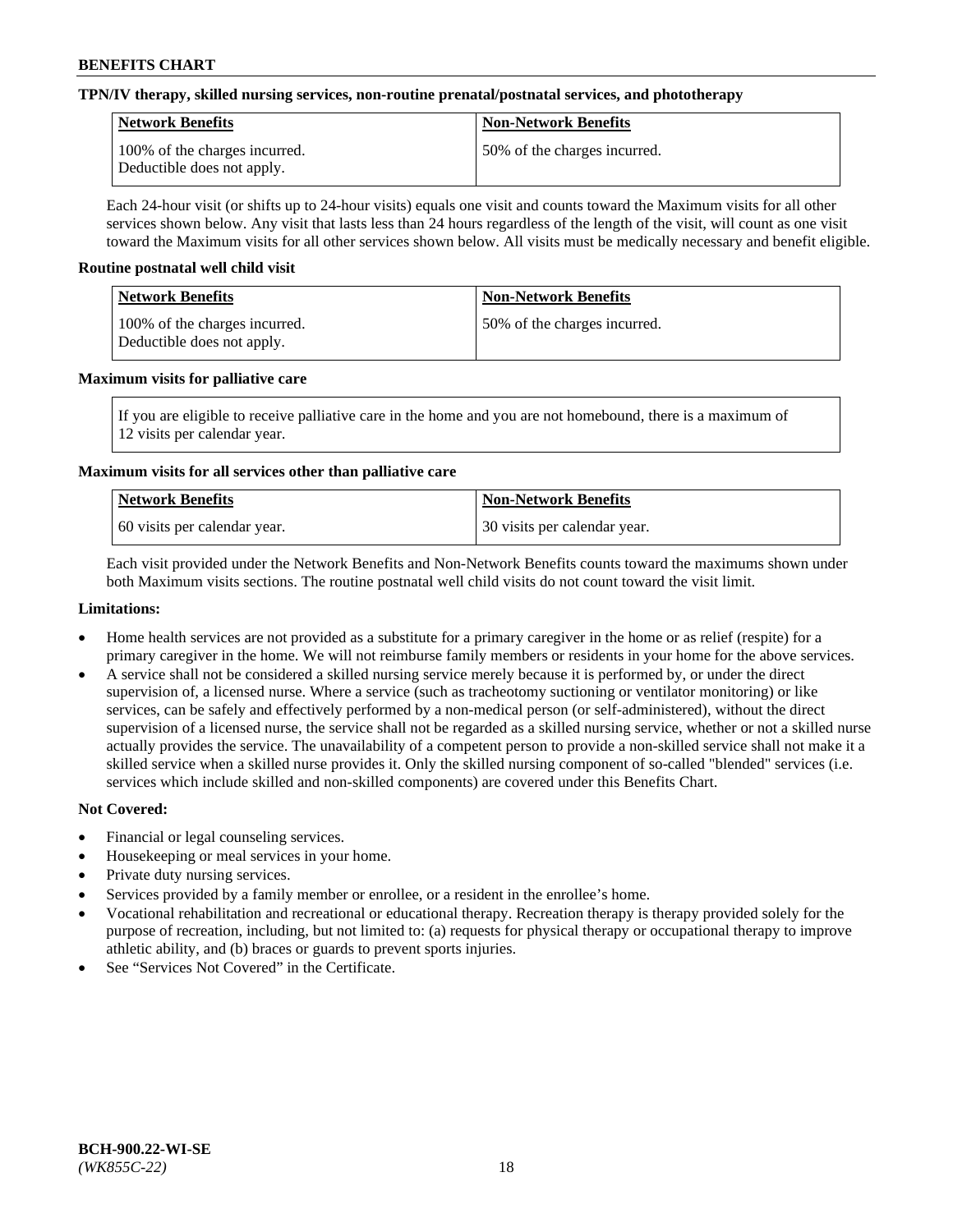# **HOME HOSPICE SERVICES**

#### **Applicable Definitions:**

**Part-time.** This is up to two hours of service per day, more than two hours is considered continuous care.

**Continuous Care.** This is from two to twelve hours of service per day provided by a registered nurse, licensed practical nurse, or home health aide, during a period of crisis in order to maintain a terminally ill patient at home.

**Appropriate Facility.** This is a nursing home, hospice residence, or other inpatient facility.

**Custodial Care Related to Hospice Services.** This means providing assistance in the activities of daily living and the care needed by a terminally ill patient which can be provided by primary caregiver (i.e., family member or friend) who is responsible for the patient's home care.

## **Covered Services:**

**Home hospice program.** We cover the services described below if you are terminally ill and accepted as a home hospice program participant. You must meet the eligibility requirements of the program, and elect to receive services through the home hospice program. The services will be provided in your home, with inpatient care available when medically necessary as described below. If you elect to receive hospice services, you do so in lieu of curative treatment for your terminal illness for the period you are enrolled in the home hospice program.

**Eligibility:** In order to be eligible to be enrolled in the home hospice program, you must: (1) be a terminally ill patient (prognosis of six months or less); (2) have chosen a palliative treatment focus (i.e., emphasizing comfort and supportive services rather than treatment attempting to cure the disease or condition); and (3) continue to meet the terminally ill prognosis as reviewed by our medical director or his or her designee over the course of care. You may withdraw from the home hospice program at any time.

**Eligible services:** Hospice services include the following services provided in accordance with an approved hospice treatment plan.

- Home health services:
	- Part-time care provided in your home by an interdisciplinary hospice team (which may include a physician, nurse, social worker, and spiritual counselor) and medically necessary home health services are covered.
	- o One or more periods of continuous care in your home or in a setting which provides day care for pain or symptom management, when medically necessary, will be covered.
	- Inpatient services: We cover medically necessary inpatient services.
- Other services:
	- Respite care is covered for care in your home or in an appropriate facility, to give your primary caregivers (i.e., family members or friends) rest and/or relief when necessary in order to maintain a terminally ill patient at home.
	- o Medically necessary medications for pain and symptom management.
	- o Semi-electric hospital beds and other durable medical equipment are covered.
	- o Emergency and non-emergency care is covered.

| Network Benefits                                            | <b>Non-Network Benefits</b>  |
|-------------------------------------------------------------|------------------------------|
| 100% of the charges incurred.<br>Deductible does not apply. | 50% of the charges incurred. |

Respite care is limited to 5 days per episode, and respite care and continuous care combined are limited to 30 days.

## **Not Covered:**

- Financial or legal counseling services.
- Housekeeping or meal services in your home.
- Custodial or maintenance care related to hospice services, whether provided in the home or in a nursing home.
- Any service not specifically described as covered services under this home hospice services benefits.
- Any services provided by members of your family or residents in your home.
- See "Services Not Covered" in the Certificate.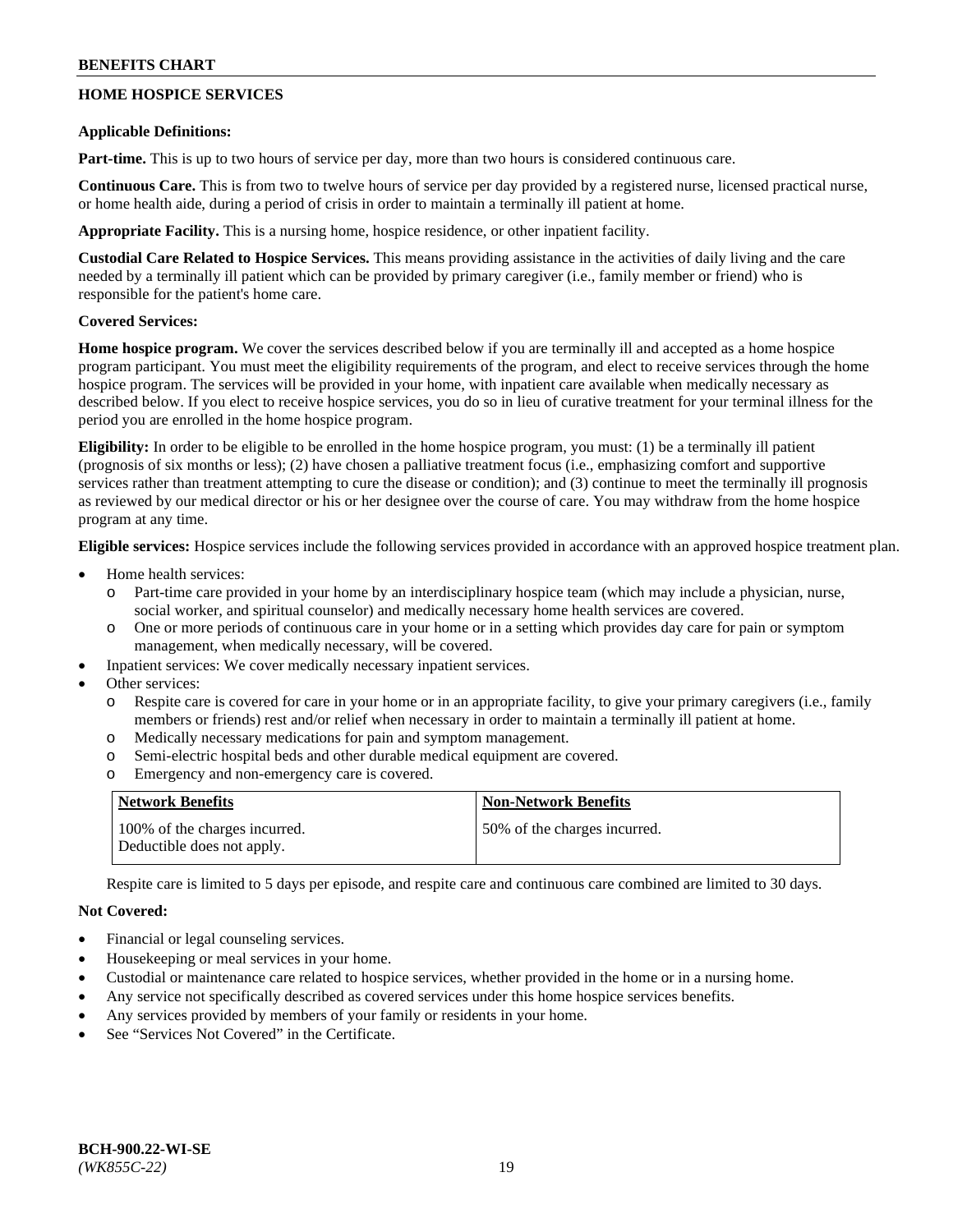# **HOSPITAL AND SKILLED NURSING FACILITY SERVICES**

#### **Covered Services:**

We cover services as described below.

#### **Medical or surgical hospital services**

**Inpatient hospital services:** We cover the following medical or surgical services, for the treatment of acute illness or injury, which require the level of care only provided in an acute care facility. These services must be authorized by a physician.

Inpatient hospital services include: room and board; the use of operating or maternity delivery rooms; intensive care facilities; newborn nursery facilities; general nursing care, anesthesia, laboratory and diagnostic imaging services, radiation therapy, physical therapy, prescription drugs or other medications administered during treatment, blood and blood products (unless replaced), and blood derivatives, and other diagnostic or treatment related hospital services; physician and other professional medical and surgical services provided while in the hospital, including gender confirmation surgery that meets medical coverage criteria.

We cover, following a vaginal delivery, a minimum of 48 hours of inpatient care for the mother and newborn child. We cover, following a caesarean section delivery, a minimum of 96 hours of inpatient care for the mother and newborn child.

Group health plans and health insurance issuers generally may not, under Federal law, restrict benefits for any hospital length of stay in connection with childbirth for the mother of newborn child to less than 48 hours following a vaginal delivery, or less than 96 hours following a caesarean section. However, Federal law generally does not prohibit the mother's or newborn's attending provider, after consulting with the mother, from discharging the mother or her newborn earlier than 48 hours (or 96 hours as applicable). In any case plans and issuers may not, under Federal law, require that a provider obtain authorization from the plan or the insurance issuer for prescribing a length of stay not in excess of 48 hours (or 96 hours).

| Network Benefits             | Non-Network Benefits         |
|------------------------------|------------------------------|
| 70% of the charges incurred. | 50% of the charges incurred. |

Each Insured's admission or confinement, including that of a newborn child, is separate and distinct from the admission or confinement of any other Insured.

**Outpatient hospital, ambulatory care or surgical facility services:** We cover the following medical and surgical services, for diagnosis or treatment of illness or injury on an outpatient basis. These services must be authorized by a physician.

Outpatient services include: use of operating rooms, maternity delivery rooms or other outpatient departments, rooms or facilities; and the following outpatient services: general nursing care, anesthesia, laboratory and diagnostic imaging services, radiation therapy, physical therapy, drugs administered during treatment, blood and blood products (unless replaced), and blood derivatives, and other diagnostic or treatment related outpatient services; physician and other professional medical and surgical services provided while an outpatient, including colonoscopies (starting at age 50, or under age 50 for people at high risk of colorectal cancer), and gender confirmation surgery that meets medical coverage criteria.

For Network Benefits, non-emergent, scheduled outpatient Magnetic Resonance Imaging (MRI) and Computed Tomography (CT) must be provided at a designated facility. Your physician or facility will obtain or verify prior authorization for these services, as needed.

To see the benefit level for diagnostic imaging services, laboratory services and physical therapy, see benefits under Diagnostic Imaging Services, Laboratory Services and Physical Therapy in this Benefits Chart.

| <b>Network Benefits</b>      | <b>Non-Network Benefits</b>   |
|------------------------------|-------------------------------|
| 70% of the charges incurred. | 150% of the charges incurred. |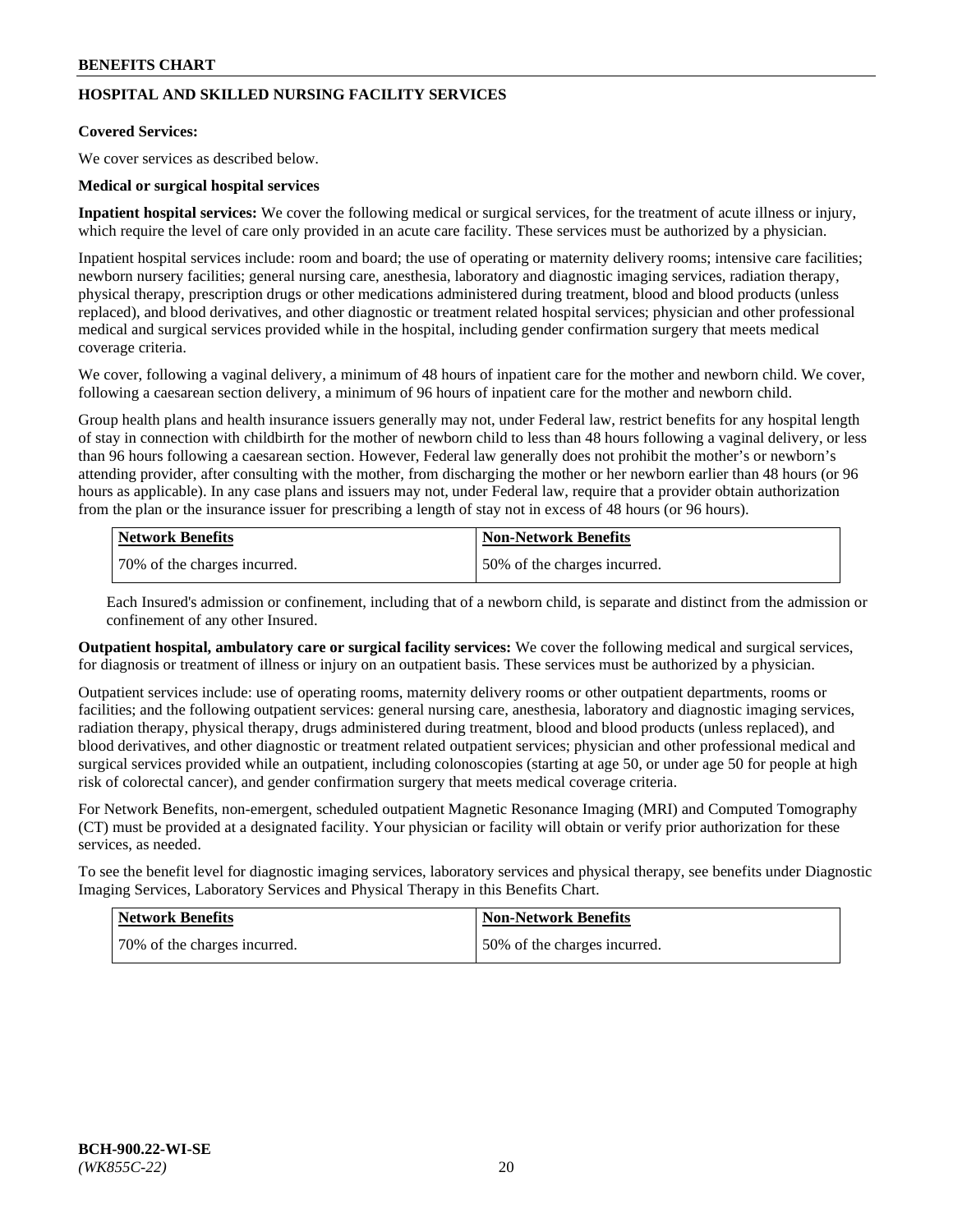## **Skilled nursing facility care:**

We cover room and board, daily skilled nursing and related ancillary services for post-acute treatment and rehabilitative care of illness or injury that meets medical coverage criteria. Rehabilitation services are limited to services where significant measurable progress is expected to occur within a reasonable period of time.

| Network Benefits                             | <b>Non-Network Benefits</b>                  |
|----------------------------------------------|----------------------------------------------|
| 170% of the charges incurred.                | 50% of the charges incurred.                 |
| Limited to a 30-day maximum per confinement. | Limited to a 30-day maximum per confinement. |

Each day of services provided under the Network Benefits and Non-Network Benefits, combined, applies toward the maximum shown above.

#### **Not Covered:**

- Services for items for personal convenience, such as television rental, are not covered.
- See "Services Not Covered" in the Certificate.

#### **INFERTILITY DIAGNOSIS**

#### **Covered Services:**

We cover the diagnosis of infertility. These services include diagnostic procedures and tests provided in connection with an infertility evaluation, office visits and consultations to diagnose infertility.

| <b>Network Benefits</b>                                    | <b>Non-Network Benefits</b>  |
|------------------------------------------------------------|------------------------------|
| 70% of the charges incurred.<br>Deductible does not apply. | 50% of the charges incurred. |

Coverage is limited to office visits and consultations to diagnose infertility. Treatment is not covered.

## **Not Covered:**

- Infertility/fertility treatment, including, but not limited to, office visits, laboratory services, diagnostic imaging services and fertility drugs; reversal of sterilization; and sperm, ova or embryo acquisition, retrieval or storage; however, we cover office visits and consultations to diagnose infertility.
- Services related to the establishment of surrogate pregnancy and fees for a surrogate. However, pregnancy and maternity services are covered for an Insured under this Benefits Chart, including a surrogate pregnancy.
- See "Services Not Covered" in the Certificate.

## **LABORATORY SERVICES**

#### **Covered Services:**

We cover laboratory tests when ordered by a provider and provided in a clinic or outpatient hospital facility. This includes blood tests to detect lead exposure in children between the ages of 6 months and 72 months.

To see the benefit level for inpatient hospital or skilled nursing facility services, see benefits under "Inpatient Hospital and Skilled Nursing Facility Services" in this Benefits Chart.

#### **Prostate-specific antigen (PSA) testing**

| Network Benefits                                            | <b>Non-Network Benefits</b>  |
|-------------------------------------------------------------|------------------------------|
| 100% of the charges incurred.<br>Deductible does not apply. | 50% of the charges incurred. |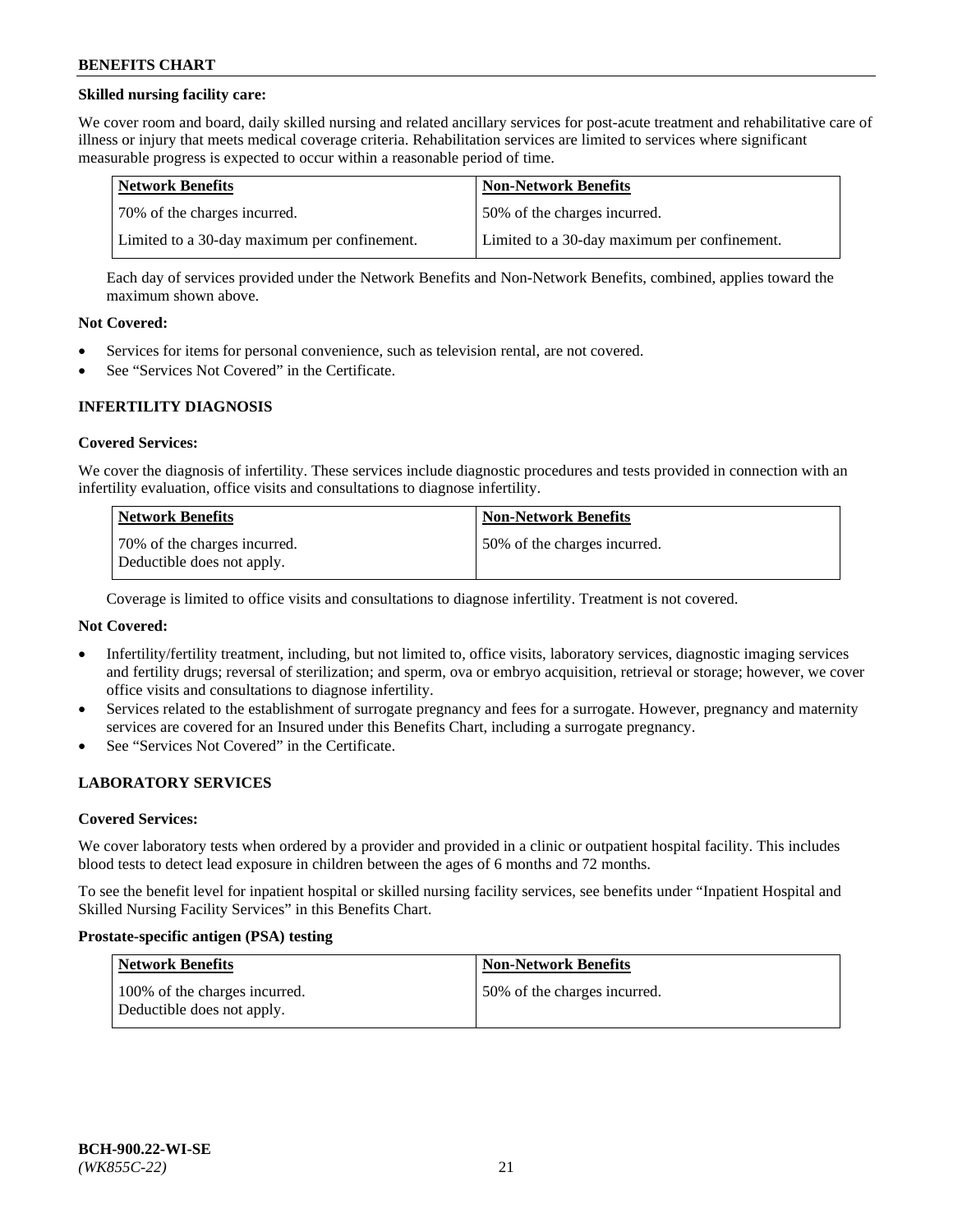#### **All other laboratory services**

#### **Services for illness or injury**

| <b>Network Benefits</b>                                     | <b>Non-Network Benefits</b>  |
|-------------------------------------------------------------|------------------------------|
| 100% of the charges incurred.<br>Deductible does not apply. | 50% of the charges incurred. |

# **Preventive services**

Laboratory services associated with preventive services are covered at the benefit level shown in the "Preventive Services" section of this Benefits Chart.

#### **Not Covered:**

See "Services Not Covered" in the Certificate.

# **MASTECTOMY RECONSTRUCTION BENEFIT**

#### **Covered Services:**

We cover reconstruction of the breast on which the mastectomy has been performed; surgery and reconstruction of the other breast to produce symmetrical appearance, and prostheses and physical complications of all stages of mastectomy, including lymphedemas.

| <b>Network Benefits</b>                               | <b>Non-Network Benefits</b>                           |
|-------------------------------------------------------|-------------------------------------------------------|
| Coverage level is same as corresponding Network       | Coverage level is same as corresponding Non-Network   |
| Benefits, depending on type of service provided, such | Benefits, depending on type of service provided, such |
| as Office Visits for Illness or Injury, Inpatient or  | as Office Visits for Illness or Injury, Inpatient or  |
| <b>Outpatient Hospital Services.</b>                  | Outpatient Hospital Services.                         |

#### **Not Covered:**

See "Services Not Covered" in the Certificate.

# **MEDICATION THERAPY DISEASE MANAGEMENT PROGRAM**

## **Covered Services:**

If you meet our criteria for coverage, you may qualify for our Medication Therapy Disease Management Program.

The program covers consultations with a designated Network pharmacist.

Covered services are based on established medical policies, which are subject to periodic review and modification by the medical directors. These medical policies (medical coverage criteria) are available by calling Member Services, or logging on to your "*my*HealthPartners" account at [healthpartners.com.](http://www.healthpartners.com/)

| Network Benefits                                            | <b>Non-Network Benefits</b> |
|-------------------------------------------------------------|-----------------------------|
| 100% of the charges incurred.<br>Deductible does not apply. | No coverage.                |

## **Not Covered:**

See "Services Not Covered" in the Certificate.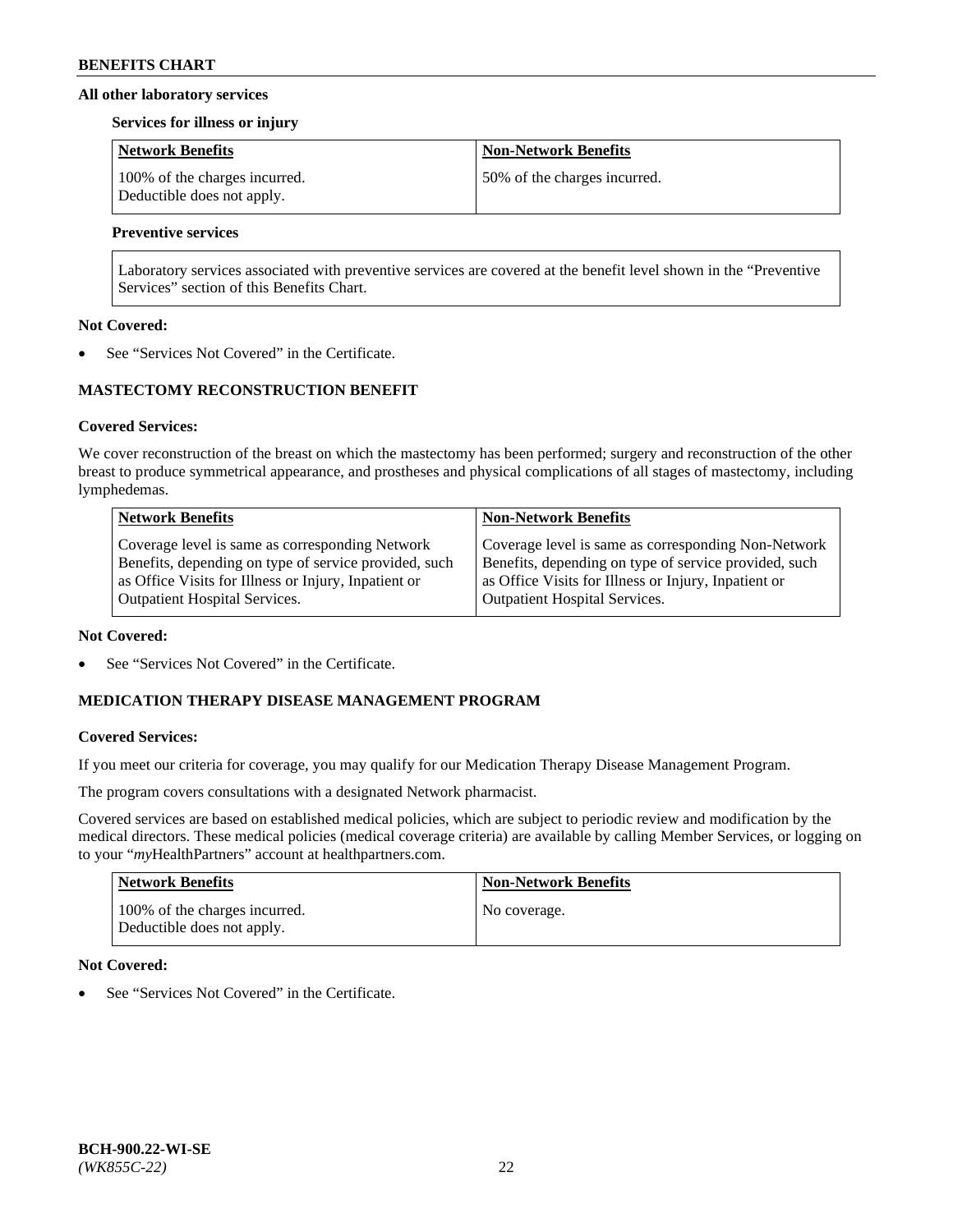# **OFFICE VISITS FOR ILLNESS OR INJURY**

## **Covered Services:**

We cover the following when medically necessary: professional medical and surgical services and related supplies, including biofeedback, of physicians and other health care providers; blood and blood products (unless replaced) and blood derivatives.

We cover diagnosis and treatment of illness or injury to the eyes. Where contact or eye glass lenses are prescribed as medically necessary for the post-operative treatment of cataracts or for the treatment of aphakia, acute or chronic corneal pathology, or keratoconus, we cover the initial evaluation, lenses and fitting. Insureds must pay for lens replacement beyond the initial pair.

Services received via video, E-visit or telephone are covered under the "Telehealth/Telemedicine Services" section.

#### **Office visits**

| Network Benefits                                                                                         | <b>Non-Network Benefits</b>  |
|----------------------------------------------------------------------------------------------------------|------------------------------|
| 100% of the charges incurred, subject to a<br>copayment of \$65 per visit.<br>Deductible does not apply. | 50% of the charges incurred. |

#### **Convenience clinics**

| <b>Network Benefits</b>                                                                                  | <b>Non-Network Benefits</b>  |
|----------------------------------------------------------------------------------------------------------|------------------------------|
| 100% of the charges incurred, subject to a<br>copayment of \$30 per visit.<br>Deductible does not apply. | 50% of the charges incurred. |

#### **Injections administered in a physician's office, other than immunizations**

#### **Allergy injections**

| <b>Network Benefits</b>                                                                                           | <b>Non-Network Benefits</b>  |
|-------------------------------------------------------------------------------------------------------------------|------------------------------|
| 100% of the charges incurred, subject to a<br>copayment of \$2 per date of service.<br>Deductible does not apply. | 50% of the charges incurred. |

## **All other injections**

| <b>Network Benefits</b>                                                                                           | <b>Non-Network Benefits</b>  |
|-------------------------------------------------------------------------------------------------------------------|------------------------------|
| 100% of the charges incurred, subject to a<br>copayment of \$2 per date of service.<br>Deductible does not apply. | 50% of the charges incurred. |

## **Not Covered:**

- Court ordered treatment, except as described in this Benefits Chart. Any resulting court ordered treatment for mental health services will be subject to the Certificate's requirement for medical necessity.
- See "Services Not Covered" in the Certificate.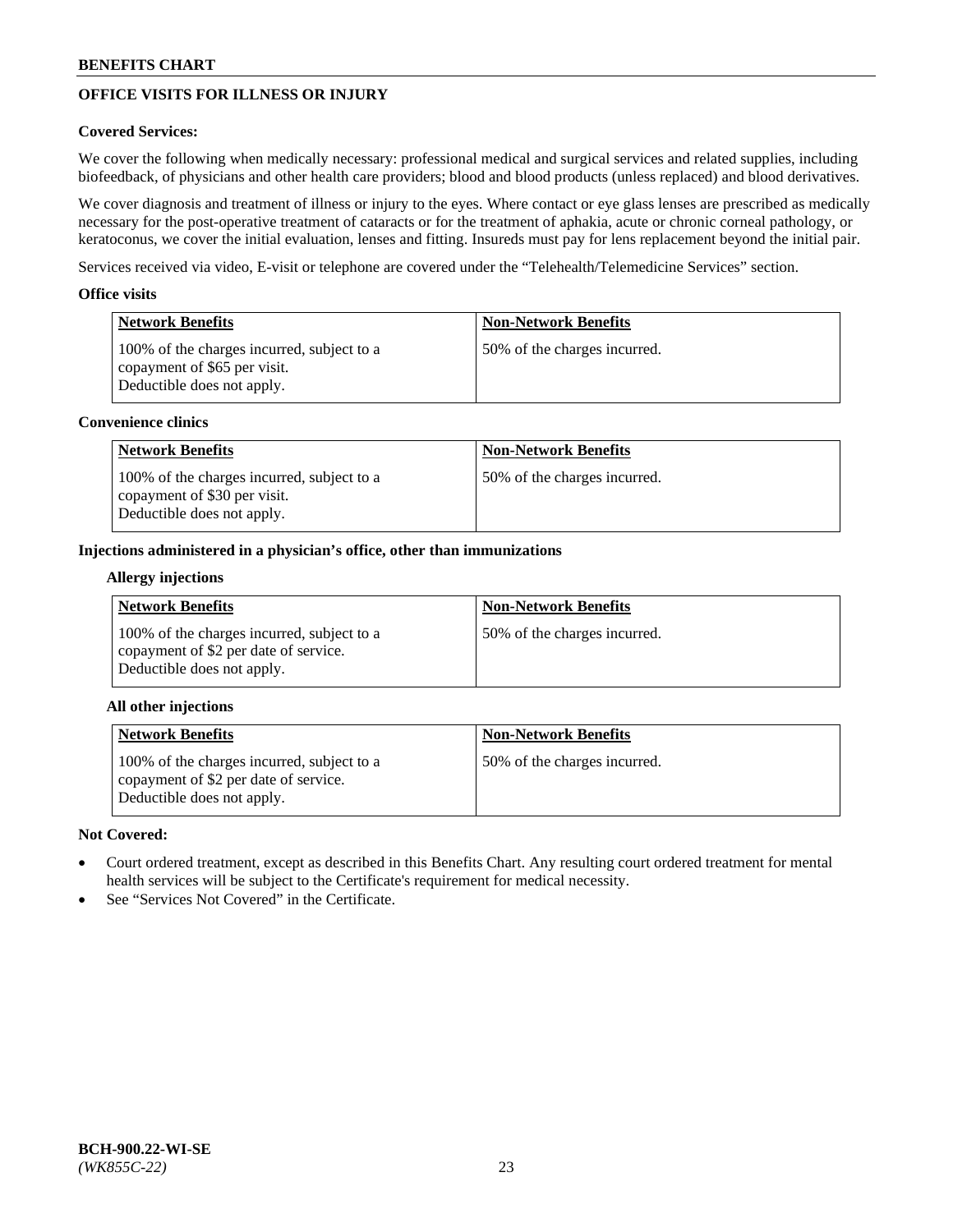# **PEDIATRIC EYEWEAR**

#### **Covered Services:**

We cover pediatric eyewear for children.

Routine eye exams are covered under the "Preventive Services" section.

| <b>Network Benefits</b>      | <b>Non-Network Benefits</b> |
|------------------------------|-----------------------------|
| 70% of the charges incurred. | No coverage.                |

#### **Limitations:**

- Coverage under this provision will continue until the end of the month in which the child turns age 19.
- Limited to one of the following per calendar year:
	- o one pair of eyeglasses including one set of prescription lenses, frames from our designated eyewear collection and anti-scratch coating; or
	- o one pair of non-disposable contact lenses; or
	- o a one-year supply of disposable contact lenses.
- Contact lens fittings are limited to two per calendar year.

## **Not Covered:**

- Frames that are not included in our designated eyewear collection. However, one pair of lenses will be covered if an Insured chooses frames outside our designated eyewear collection.
- More than one pair of lenses or frames or non-disposable contacts per calendar year, regardless of the reason. This includes replacement of eyeglasses or contact lenses due to loss, breakage, theft, or change in prescription.
- Safety glasses or goggles for sports or vocational reasons.
- Upgrades including, but not limited to, UV protection and no-line multifocal lenses.
- See "Services Not Covered" in the Certificate.

# **PHYSICAL THERAPY, OCCUPATIONAL THERAPY, SPEECH THERAPY AND OTHER SPECIFIED THERAPIES**

## **Covered Services:**

We cover the following physical therapy, occupational therapy and speech therapy services:

- Medically necessary rehabilitative care to correct the effects of illness or injury.
- Habilitative care rendered for congenital, developmental or medical conditions which have significantly limited the successful initiation of normal speech and normal motor development.

Massage therapy which is performed in conjunction with other treatment/modalities by a physical or occupational therapist is part of a prescribed treatment plan and is not billed separately is covered.

We cover services provided in a clinic. To see the benefit level for inpatient hospital or skilled nursing facility services, see benefits under "Inpatient Hospital and Skilled Nursing Facility Services".

#### **Rehabilitative care**

| <b>Network Benefits</b>                                                                                                                                                                                   | <b>Non-Network Benefits</b>                                                                                                   |
|-----------------------------------------------------------------------------------------------------------------------------------------------------------------------------------------------------------|-------------------------------------------------------------------------------------------------------------------------------|
| 100% of the charges incurred, subject to a<br>copayment of \$65 per visit.<br>Deductible does not apply.<br>Physical, Occupational and Speech Therapy are<br>limited to 20 visits each per calendar year. | 50% of the charges incurred.<br>Physical, Occupational and Speech Therapy are<br>limited to 20 visits each per calendar year. |

# **In addition to the services provided above, we cover a minimum of:**

- 20 visits per calendar year for pulmonary rehabilitation.
- 36 visits per calendar year for cardiac rehabilitation.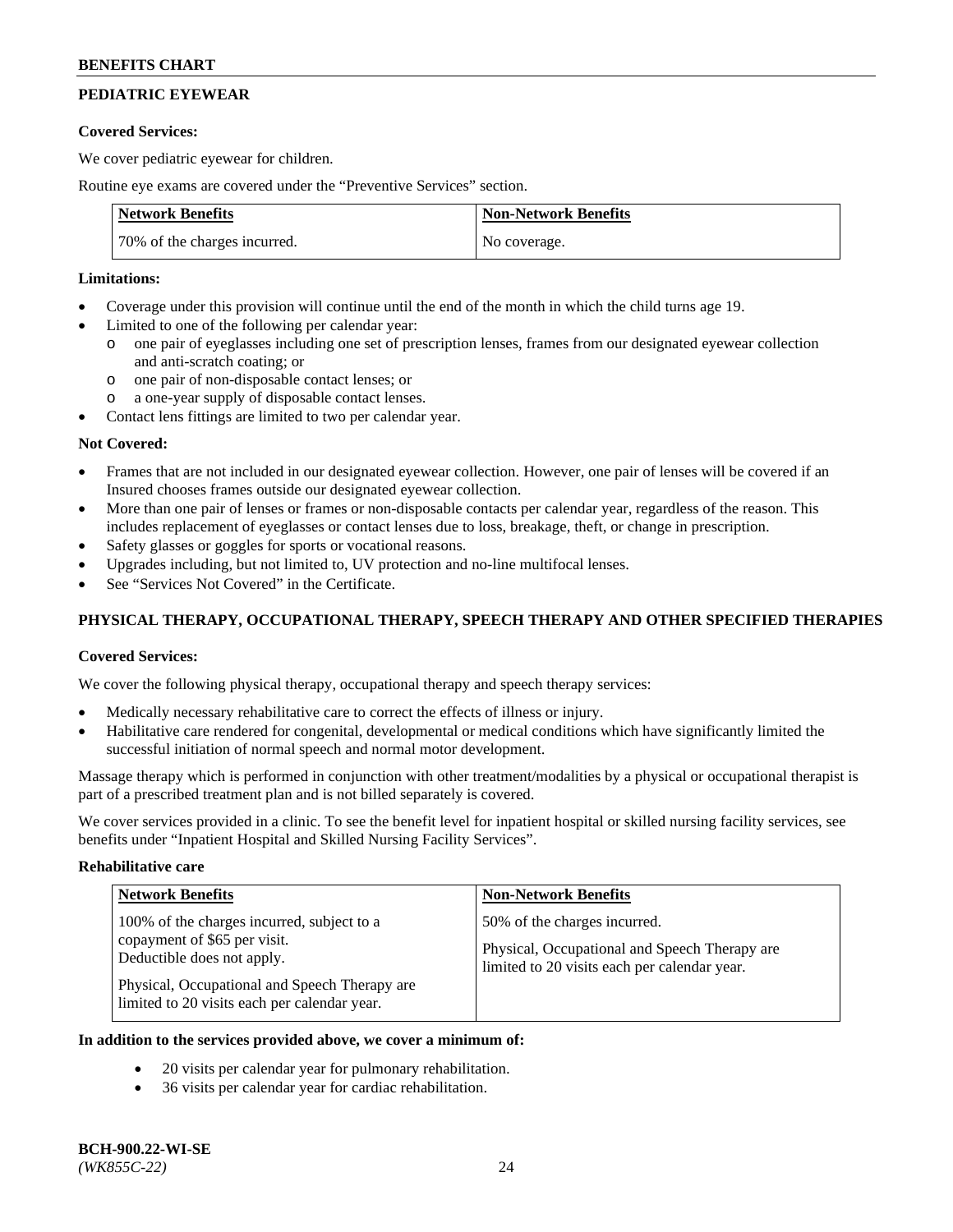- 30 visits per calendar year for post-cochlear implant aural therapy.
- 20 visits per calendar year for cognitive rehabilitation.

The maximum number of visits is combined for Network Benefits and Non-Network Benefits.

#### **Habilitative services**

| <b>Network Benefits</b>                                                                                                                                                                                   | <b>Non-Network Benefits</b>                                                                                                   |
|-----------------------------------------------------------------------------------------------------------------------------------------------------------------------------------------------------------|-------------------------------------------------------------------------------------------------------------------------------|
| 100% of the charges incurred, subject to a<br>copayment of \$65 per visit.<br>Deductible does not apply.<br>Physical, Occupational and Speech Therapy are<br>limited to 20 visits each per calendar year. | 50% of the charges incurred.<br>Physical, Occupational and Speech Therapy are<br>limited to 20 visits each per calendar year. |

The maximum number of visits is combined for Network Benefits and Non-Network Benefits.

#### **Not Covered:**

- Massage therapy for the purpose of comfort or convenience of the Insured.
- See "Services Not Covered" in the Certificate.

# **PRE-DIABETES DISEASE MANAGEMENT PROGRAM**

#### **Covered Services:**

If you meet criteria for coverage, you may qualify for the Pre-Diabetes Disease Management Program through Omada Health. The program covers group health coaching which focuses on weight loss, exercise, behavior modification and health education at select locations determined by the plan.

| <b>Network Benefits</b>                                     | <b>Non-Network Benefits</b> |
|-------------------------------------------------------------|-----------------------------|
| 100% of the charges incurred.<br>Deductible does not apply. | Not applicable.             |

## **Not Covered:**

See "Services Not Covered" in the Certificate.

## **PRESCRIPTION DRUG SERVICES**

#### **Covered Services:**

We cover prescription drugs and medications that can be self-administered or are administered in a physician's office.

We will refill a prescription for eye drops covered under this Benefits Chart if the Insured requests a refill and the original prescription specified that additional quantities would be needed, providing the refill request does not exceed the quantities needed, and the following conditions are met:

- If the Insured requests a 30-day refill supply, the request must be made between 22 and 30 days of the later of (a) the original date that the prescription was distributed to the Insured or (b) the date that the most recent refill was distributed to the Insured; or
- If the Insured requests a 90-day refill supply, the request must be made between 67 and 90 days of the later of (a) the original date that the prescription was distributed to the Insured or (b) the date that the most recent refill was distributed to the Insured.

**For Network Benefits, drugs and medications must be obtained at a Network pharmacy.**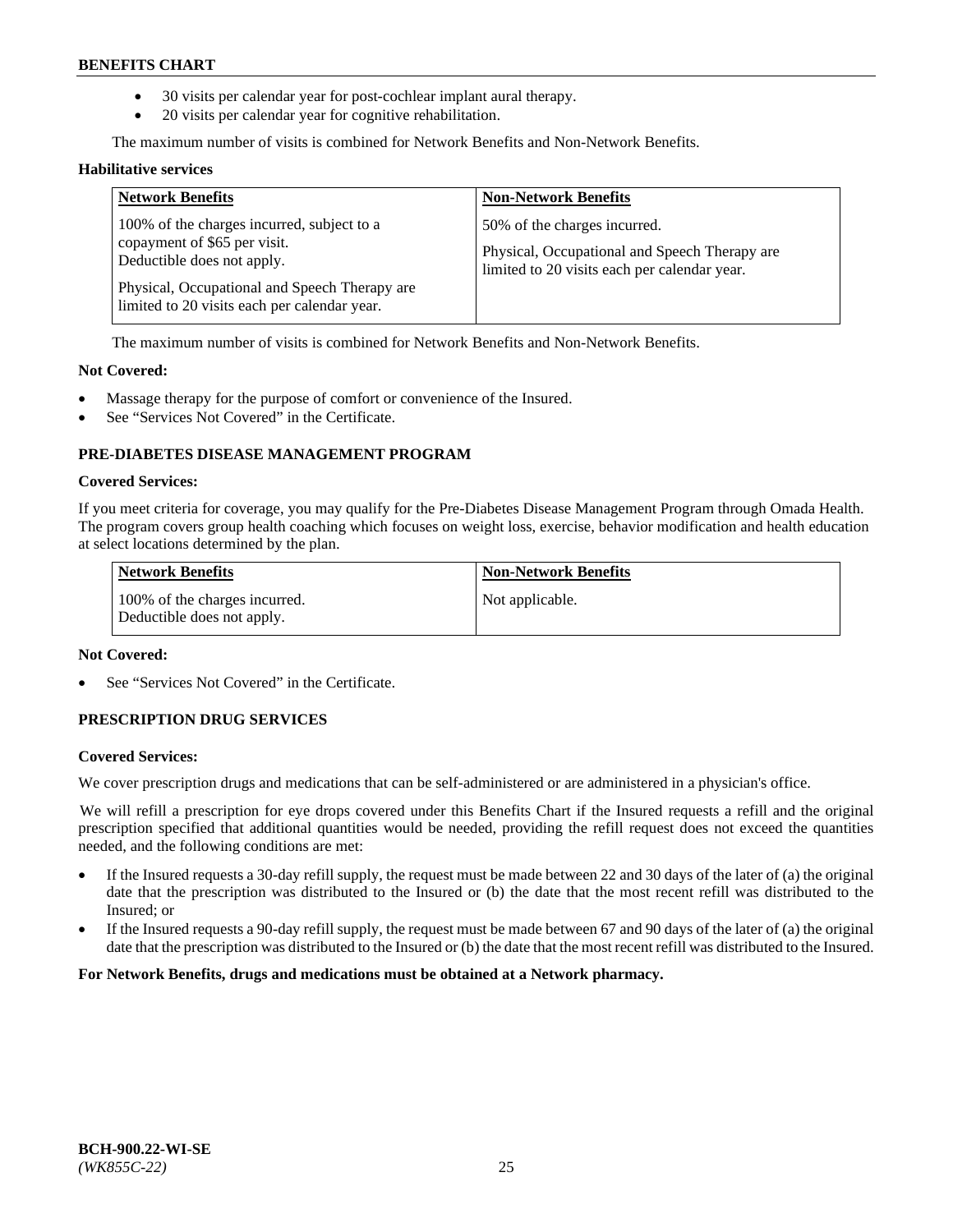# **If a copayment is required, you must pay one copayment for each 31-day supply, or portion thereof.**

# **Outpatient drugs (except as specified below)**

| <b>Network Benefits</b>                                                                                                                                                                                           | <b>Non-Network Benefits</b>  |
|-------------------------------------------------------------------------------------------------------------------------------------------------------------------------------------------------------------------|------------------------------|
| 100% of the charges incurred, subject to a copayment of<br>\$5 for generic low cost formulary drugs and 100% of<br>the charges incurred, subject to a copayment of \$25 for<br>generic high cost formulary drugs. | 50% of the charges incurred. |
| Brand name formulary drugs are covered at 100% of the<br>charges incurred, subject to a copayment of \$60.                                                                                                        |                              |
| In no event will your cost for a formulary insulin drug<br>exceed \$25.                                                                                                                                           |                              |
| Non-formulary drugs are covered at 100% of the<br>charges incurred, subject to a copayment of \$150.                                                                                                              |                              |
| Deductible does not apply.                                                                                                                                                                                        |                              |

**Oral chemotherapy drugs** are included on the specialty drug list. However, you pay the applicable outpatient drug copayment. As required by Wisconsin law, your maximum copayment will not be more than \$100 per prescription for a 31-day supply.

## **Mail order drugs**

| <b>Network Benefits</b>                                                                                                                                                         | <b>Non-Network Benefits</b>                                                                                                |
|---------------------------------------------------------------------------------------------------------------------------------------------------------------------------------|----------------------------------------------------------------------------------------------------------------------------|
| For your convenience, you may also get up to a<br>93-day supply of outpatient prescription drugs that<br>can be self-administered through the designated mail<br>order service. | Mail order drugs are only available through the<br>designated mail order service.<br>See Network Mail Order Drugs Benefit. |
| Specialty drugs are not available through the mail<br>order service.                                                                                                            |                                                                                                                            |

## **Specialty drugs which are self-administered**

| <b>Network Benefits</b>                                                                                              | <b>Non-Network Benefits</b> |
|----------------------------------------------------------------------------------------------------------------------|-----------------------------|
| 80% of the charges incurred.<br>Deductible does not apply.                                                           | No coverage.                |
| Specialty drugs are limited to drugs on the<br>specialty drug list and must be obtained from a<br>designated vendor. |                             |

**Oral chemotherapy drugs** are included on the specialty drug list. However, you pay the applicable outpatient drug copayment. As required by Wisconsin law, your maximum copayment will not be more than \$100 per prescription for a 31-day supply.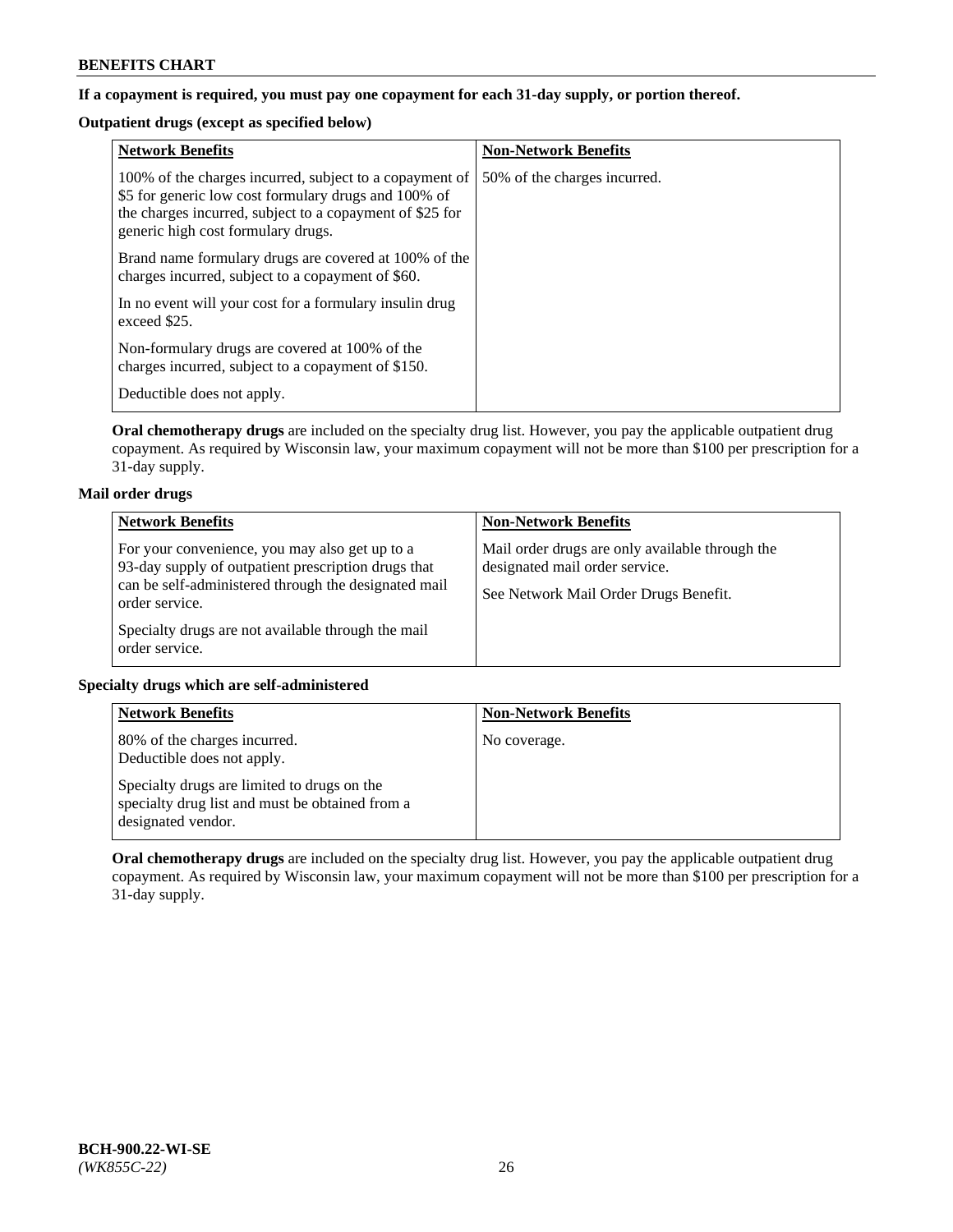## **Tobacco cessation drugs. All FDA approved tobacco cessation drugs are covered.**

| Network Benefits                                            | <b>Non-Network Benefits</b>  |
|-------------------------------------------------------------|------------------------------|
| 100% of the charges incurred.<br>Deductible does not apply. | 50% of the charges incurred. |

#### **Contraceptive drugs**

| <b>Network Benefits</b>                                                                                                                                         | <b>Non-Network Benefits</b>  |
|-----------------------------------------------------------------------------------------------------------------------------------------------------------------|------------------------------|
| 100% of the charges incurred for formulary drugs.<br>Deductible does not apply.                                                                                 | 50% of the charges incurred. |
| If a physician requests that a non-formulary<br>contraceptive drug be dispensed as written, the drug<br>will be covered at 100%, not subject to the deductible. |                              |

**ACA preventive medications.** We cover preventive medications currently recommended by USPSTF with an A or B rating if they are prescribed by your medical provider and they are listed on our Commercial ACA Preventive Drug List. Preventive medications are subject to periodic review and modification. Changes would be effective in accordance with the federal rules and reflected in our current medical coverage criteria for preventive care services.

| <b>Network Benefits</b>                                     | <b>Non-Network Benefits</b>  |
|-------------------------------------------------------------|------------------------------|
| 100% of the charges incurred.<br>Deductible does not apply. | 50% of the charges incurred. |

## **Limitations:**

- Certain drugs may require prior authorization as indicated on the formulary. HealthPartners may require prior authorization for the drug and also the site where the drug will be provided. Certain drugs are subject to our utilization review process and quantity limits.
- Certain non-formulary drugs require prior authorization. In addition, certain drugs may be subject to any quantity limits applied as part of our trial program. The trial drug program applies to new prescriptions for certain drugs which have high toxicity, low tolerance, high costs and/or high potential for waste. Trial drugs are indicated on the formulary and/or the specialty drug list. Your first fill of a trial drug may be limited to less than a month supply. If the drug is well tolerated and effective, you will receive the remainder of your first month supply.
- If an Insured requests a brand name drug when there is a generic equivalent, the brand name drug will be covered up to the charge that would apply to the generic drug, minus any required copayment. If a physician requests that a brand name drug be dispensed as written, the drug will be paid at the non-formulary benefit.
- We may require insureds to try over-the-counter (OTC) drug alternatives before approving more costly formulary prescription drugs.
- Unless otherwise specified in the "Prescription Drug Services" section, you may receive up to a 31-day supply per prescription.
- A 93-day supply will be covered and dispensed only at pharmacies that participate in our extended day supply program.
- New prescriptions to treat certain chronic conditions are limited to a 31-day supply.
- No more than a 31-day supply of specialty drugs will be covered and dispensed at a time, unless it is a manufacturer supplied drug that cannot be split that supplies the insured with more than a 31-day supply.

**Not Covered:**Replacement of prescription drugs, medications, equipment and supplies due to loss, damage or theft.

- Nonprescription (over-the-counter) drugs or medications, including, but not limited to, vitamins, supplements, homeopathic remedies, and non-FDA approved drugs, unless listed on the formulary and prescribed by a physician or legally authorized health care provider under applicable state and federal law. This exclusion does not include over-thecounter contraceptives for women as allowed under the Affordable Care Act when the Insured obtains a prescription for the item. In addition, if the Insured obtains a prescription, this exclusion does not include aspirin to prevent cardiovascular disease for men and women of certain ages; folic acid supplements for women who may become pregnant; fluoride chemoprevention supplements for children without fluoride in their water source; and iron supplements for children ages 6-12 months who are at risk for anemia.
- All drugs for the treatment of sexual dysfunction.
- All drugs for the treatment of growth deficiency.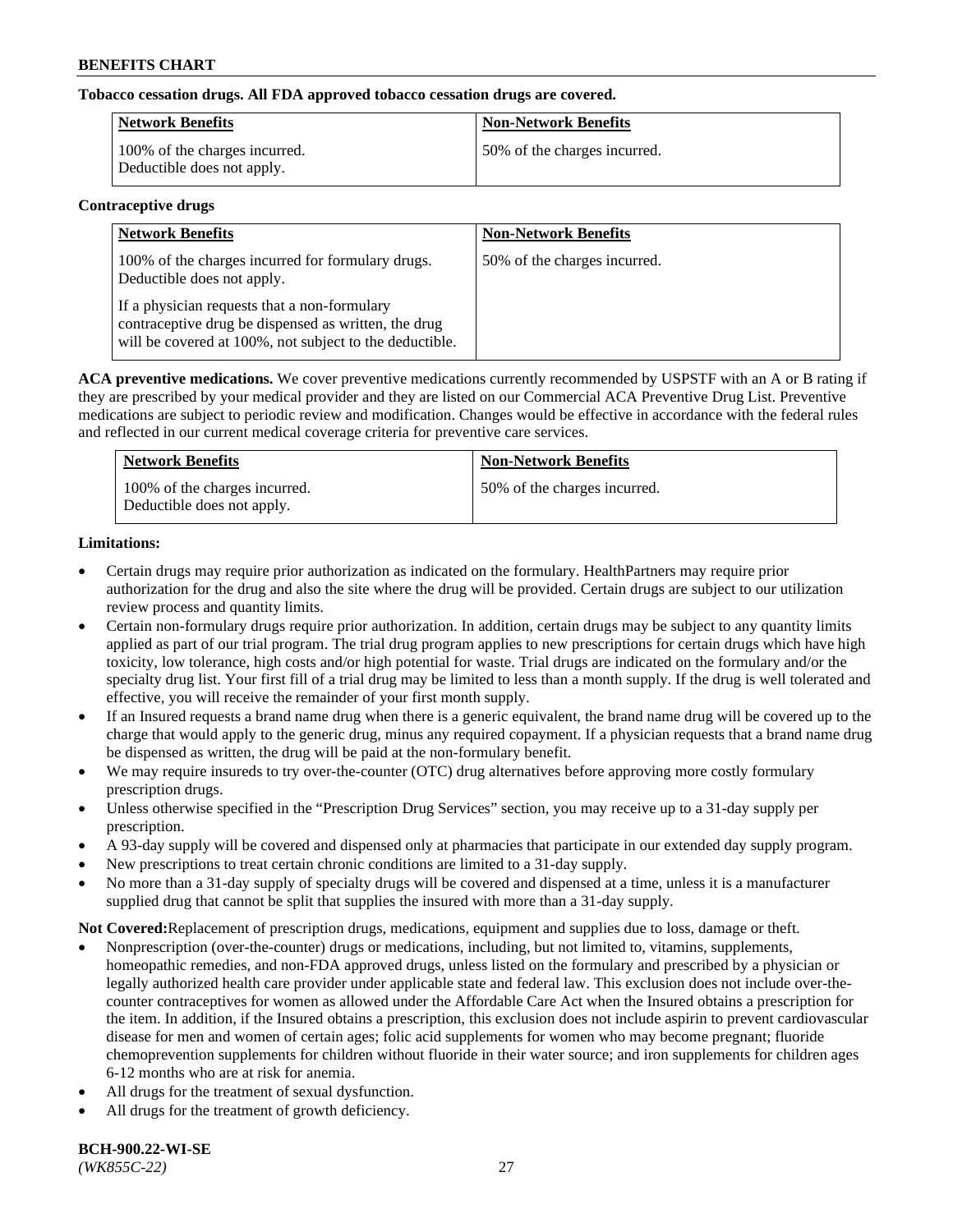- Fertility drugs.
- Medical cannabis.
- Drugs on the Excluded Drug List. The Excluded Drug List includes select drugs within a therapy class that are not eligible for coverage. This includes drugs that may be excluded for certain indications. The Excluded Drug List is available at [healthpartners.com.](http://www.healthpartners.com/)
- Drugs that are newly approved by the FDA until they are reviewed and approved by HealthPartners Pharmacy and Therapeutics Committee.
- Medical devices approved by the FDA will not be covered under the "Prescription Drug Services" section unless they are on our formulary. Covered medical devices are generally submitted and reimbursed under your medical benefits.
- See "Services Not Covered" in the Certificate.

# **PREVENTIVE SERVICES**

## **Applicable Definitions:**

**Routine Preventive Services** are routine health care services that include screenings, check-ups and counseling to prevent illness, disease or other health problems before symptoms occur.

**Diagnostic Services** are services to help a provider understand your symptoms, diagnose illness and decide what treatment may be needed. They may be the same services that are listed as preventive services, but they are being used as diagnostic services. Your provider will determine if these services are preventive or diagnostic. These services are not preventive if received as part of a visit to diagnose, manage or maintain an acute or chronic medical condition, illness or injury. When that occurs, unless otherwise indicated below, standard deductibles, copayments or coinsurance apply.

#### **Covered Services:**

We cover preventive services that meet any of the requirements under the Affordable Care Act (ACA) shown in the bulleted items below. These preventive services are covered at 100% under the Network Benefits with no deductible, copayments or coinsurance. (If a preventive service is not required by the ACA and it is covered at a lower benefit level, it will be specified below.) Preventive benefits mandated under the ACA are subject to periodic review and modification. Changes would be effective in accordance with the federal rules. Preventive services mandated by the ACA include:

- Evidence-based items or services that have in effect a rating of A or B in the current recommendations of the United States Preventive Services Task Force with respect to the individual;
- Immunizations for routine use in children, adolescents, and adults that have in effect a recommendation from the Advisory Committee on Immunization Practices of the Centers for Disease Control and Prevention with respect to the individual;
- With respect to infants, children, and adolescents, evidence-informed preventive care and screenings provided for in comprehensive guidelines supported by the Health Resources and Services Administration; and
- With respect to women, preventive care and screenings provided for in comprehensive guidelines supported by the Health Resources and Services Administration.

Covered services are based on established medical policies, which are subject to periodic review and modification by the medical or dental directors. These medical policies (medical coverage criteria) are available by calling Member Services, or logging on to your "*my*HealthPartners" account at [healthpartners.com.](https://www.healthpartners.com/hp/index.html)

## **ACA and state mandated preventive services are covered as follows:**

**Routine health exams and periodic health assessments.** A physician or health care provider will counsel you as to how often health assessments are needed based on age, sex and health status. This includes screening and counseling for tobacco cessation and all FDA approved tobacco cessation medications including over-the-counter drugs (as shown in the Prescription Drug Services section).

| <b>Network Benefits</b>                                     | <b>Non-Network Benefits</b>  |
|-------------------------------------------------------------|------------------------------|
| 100% of the charges incurred.<br>Deductible does not apply. | 50% of the charges incurred. |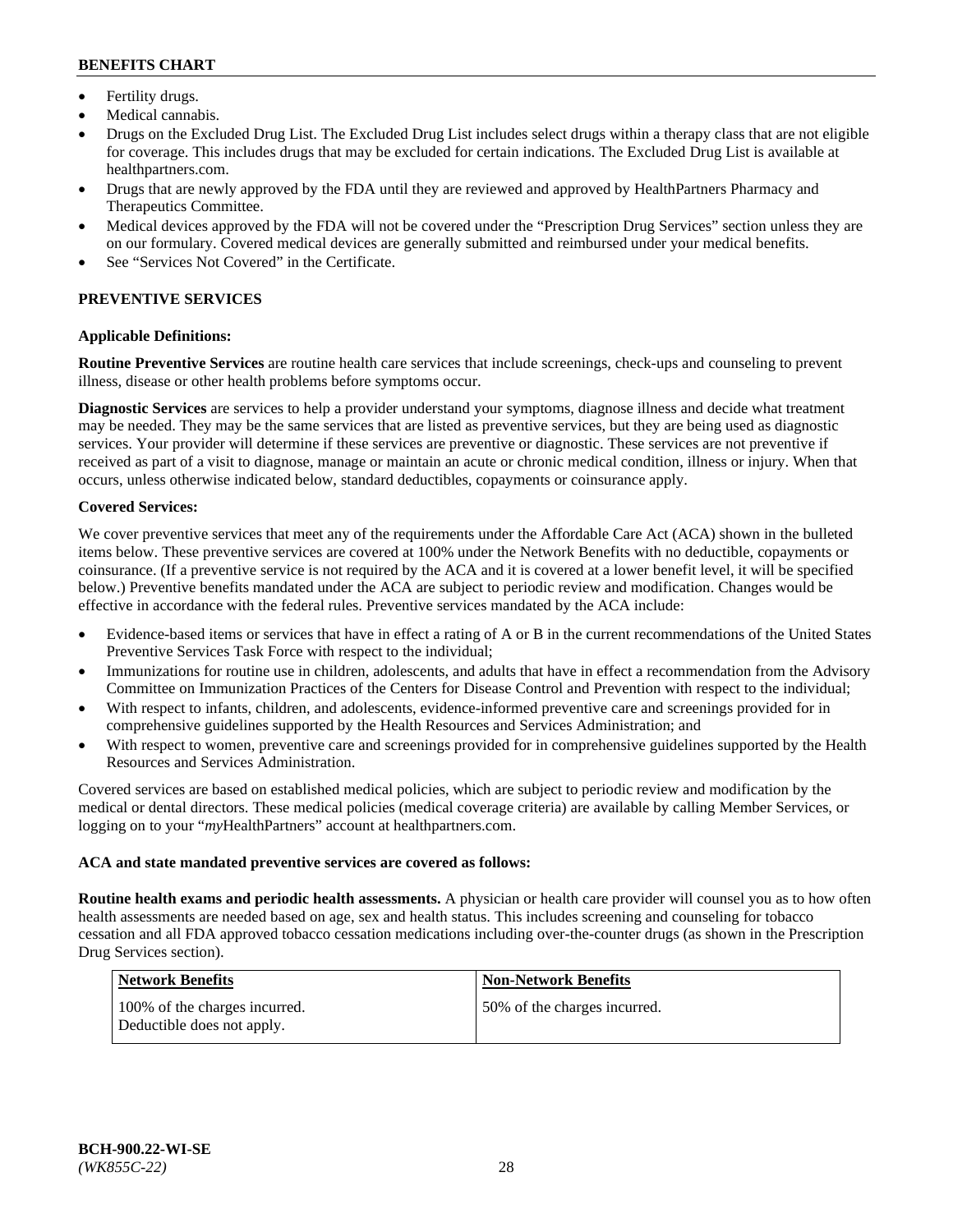**Child health supervision services.** This includes pediatric preventive services such as newborn screenings, appropriate immunizations, developmental assessments and laboratory services appropriate to the age of the child from birth to 72 months and appropriate immunizations to age 18.

| Network Benefits                                            | <b>Non-Network Benefits</b>  |
|-------------------------------------------------------------|------------------------------|
| 100% of the charges incurred.<br>Deductible does not apply. | 50% of the charges incurred. |

#### **Routine prenatal care and exams**

| Network Benefits                                            | <b>Non-Network Benefits</b>  |
|-------------------------------------------------------------|------------------------------|
| 100% of the charges incurred.<br>Deductible does not apply. | 50% of the charges incurred. |

**Routine postnatal care.** This includes health exams, assessments, education and counseling relating to the period immediately after childbirth.

| Network Benefits                                            | <b>Non-Network Benefits</b>  |
|-------------------------------------------------------------|------------------------------|
| 100% of the charges incurred.<br>Deductible does not apply. | 50% of the charges incurred. |

**Routine screening procedures for cancer.** This includes colorectal screening and other cancer screenings recommended by the USPSTF with an A or B rating. Women's preventive health services below describe additional routine screening procedures for cancer.

| <b>Network Benefits</b>                                     | <b>Non-Network Benefits</b>  |
|-------------------------------------------------------------|------------------------------|
| 100% of the charges incurred.<br>Deductible does not apply. | 50% of the charges incurred. |

**Professional voluntary family planning services.** This includes services to prevent or delay a pregnancy, including counseling and education. Services must be provided by a licensed provider.

| <b>Network Benefits</b>                                     | <b>Non-Network Benefits</b>  |
|-------------------------------------------------------------|------------------------------|
| 100% of the charges incurred.<br>Deductible does not apply. | 50% of the charges incurred. |

#### **Adult immunizations**

| <b>Network Benefits</b>                                     | <b>Non-Network Benefits</b>  |
|-------------------------------------------------------------|------------------------------|
| 100% of the charges incurred.<br>Deductible does not apply. | 50% of the charges incurred. |

**Women's preventive health services.** This includes mammograms, screenings for cervical cancer (pap smears), breast pumps, human papillomavirus (HPV) testing, counseling for sexually transmitted infections, counseling and screening for human immunodeficiency virus (HIV), and all FDA approved contraceptive methods as prescribed by a doctor, sterilization procedures, education and counseling (see the Prescription Drug Services section for coverage of oral contraceptive drugs). We also provide genetic screening for BRCA if someone in your family has the gene or you have a diagnosis of cancer.

The U.S. Preventive Services Task Force (USPSTF) recommends screening mammography, with or without clinical breast examination (CBE), every 1-2 years for women aged 40 and older. For women age 50 and older, we cover an annual mammogram.

| <b>Network Benefits</b>                                     | <b>Non-Network Benefits</b>   |
|-------------------------------------------------------------|-------------------------------|
| 100% of the charges incurred.<br>Deductible does not apply. | 150% of the charges incurred. |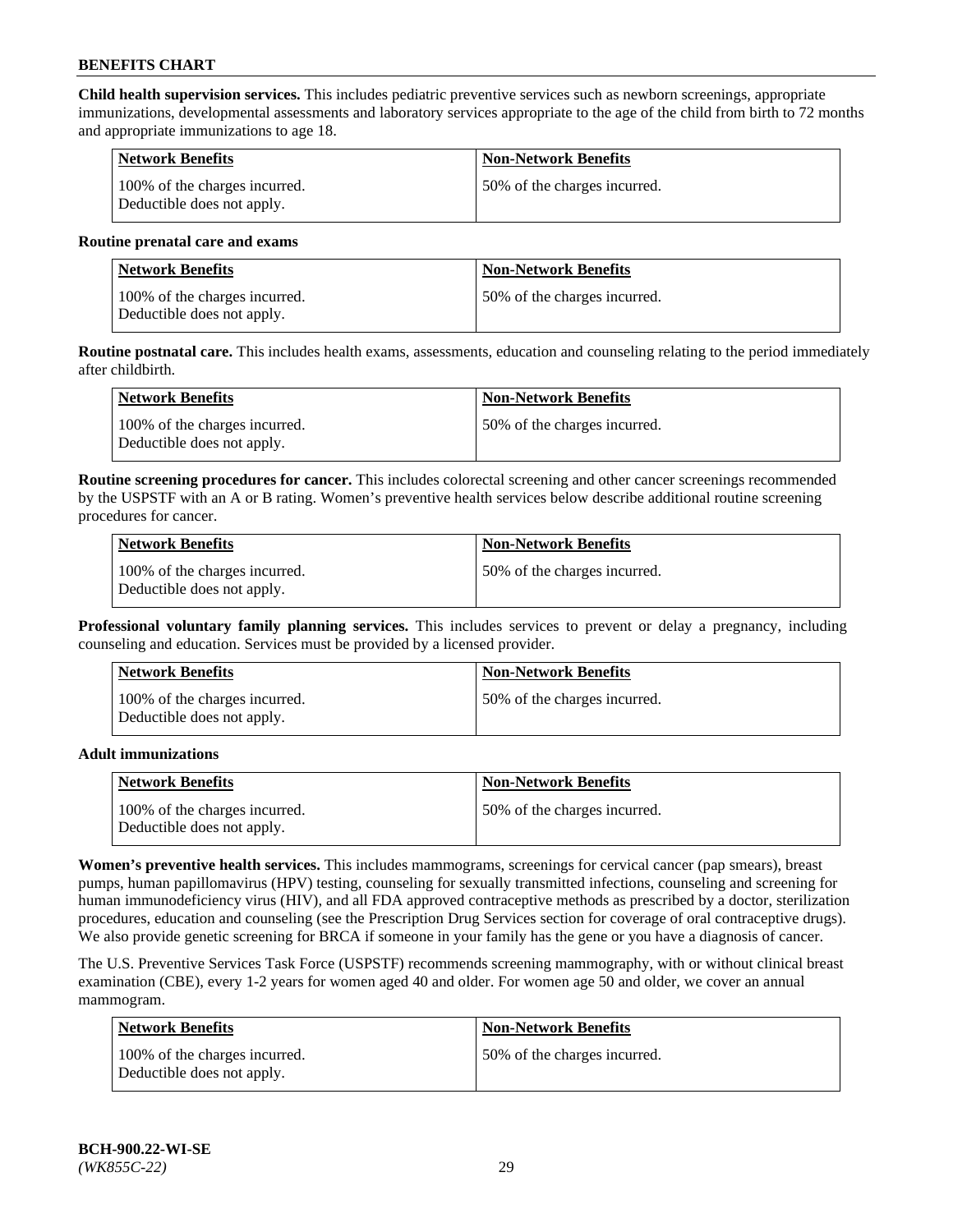**Obesity screening and management.** We cover obesity screening and counseling for all ages during a routine preventive care exam. If you are age 18 or older and have a body mass index of 30 or more, we also cover intensive obesity management to help you lose weight. Your primary care doctor can coordinate these services.

| <b>Network Benefits</b>                                     | <b>Non-Network Benefits</b>  |
|-------------------------------------------------------------|------------------------------|
| 100% of the charges incurred.<br>Deductible does not apply. | 50% of the charges incurred. |

#### **In addition to any ACA or state mandated preventive services referenced above, we cover the following eligible services:**

#### **Routine eye and hearing exams**

| <b>Network Benefits</b>                                     | <b>Non-Network Benefits</b>  |
|-------------------------------------------------------------|------------------------------|
| 100% of the charges incurred.<br>Deductible does not apply. | 50% of the charges incurred. |

**Ovarian cancer surveillance test for women who are at risk.** "At risk for ovarian cancer" means (1) having a family history that includes any of the following: one or more first-degree or second-degree relatives with ovarian cancer, clusters of female relatives with breast cancer or nonpolyposis colorectal cancer; or (2) testing positive for BRCA1 or BRCA2 mutations. "Surveillance test for ovarian cancer" means annual screening using CA-125 serum tumor marker testing, transvaginal ultrasound, pelvic examination or other proven ovarian screening tests currently being evaluated by the federal Food and Drug Administration or by the National Cancer Institute.

| <b>Network Benefits</b>                               | <b>Non-Network Benefits</b>                           |
|-------------------------------------------------------|-------------------------------------------------------|
| Coverage level is same as corresponding Network       | Coverage level is same as corresponding Non-Network   |
| Benefits, depending on type of service provided, such | Benefits, depending on type of service provided, such |
| as Diagnostic Imaging Services, Laboratory Services   | as Diagnostic Imaging Services, Laboratory Services   |
| or Office Visits for Illness or Injury, or Preventive | or Office Visits for Illness or Injury, or Preventive |
| Services.                                             | Services.                                             |

**Limitations:**Services are not preventive if received as part of a visit to diagnose, manage or maintain an acute or chronic medical condition, illness or injury. When that occurs, unless otherwise indicated above, standard deductibles, copayments or coinsurance apply.

#### **Not Covered:**

See "Services Not Covered" in the Certificate.

## **TELEHEALTH/TELEMEDICINE SERVICES**

## **Definitions:**

**Telehealth, Telemedicine, or Virtual Care.** This is a means of communication between a health care professional and a patient. This includes the use of secure electronic information, imaging, and communication technologies, including:

- interactive audio or audio-video
- interactive audio with store-and-forward technology
- chat-based and email-based systems
- physician-to-physician consultation
- patient education
- data transmission
- data interpretation
- digital diagnostics (algorithm-enabled diagnostic support)
- digital therapeutics (the use of personal health devices and sensors, either alone or in combination with conventional drug therapies, for disease prevention and management)

#### Services can be delivered:

Synchronously: the patient and health care professional are engaging with one another at the same time; or Asynchronously: the patient and health care professional engage with each other at different points in time.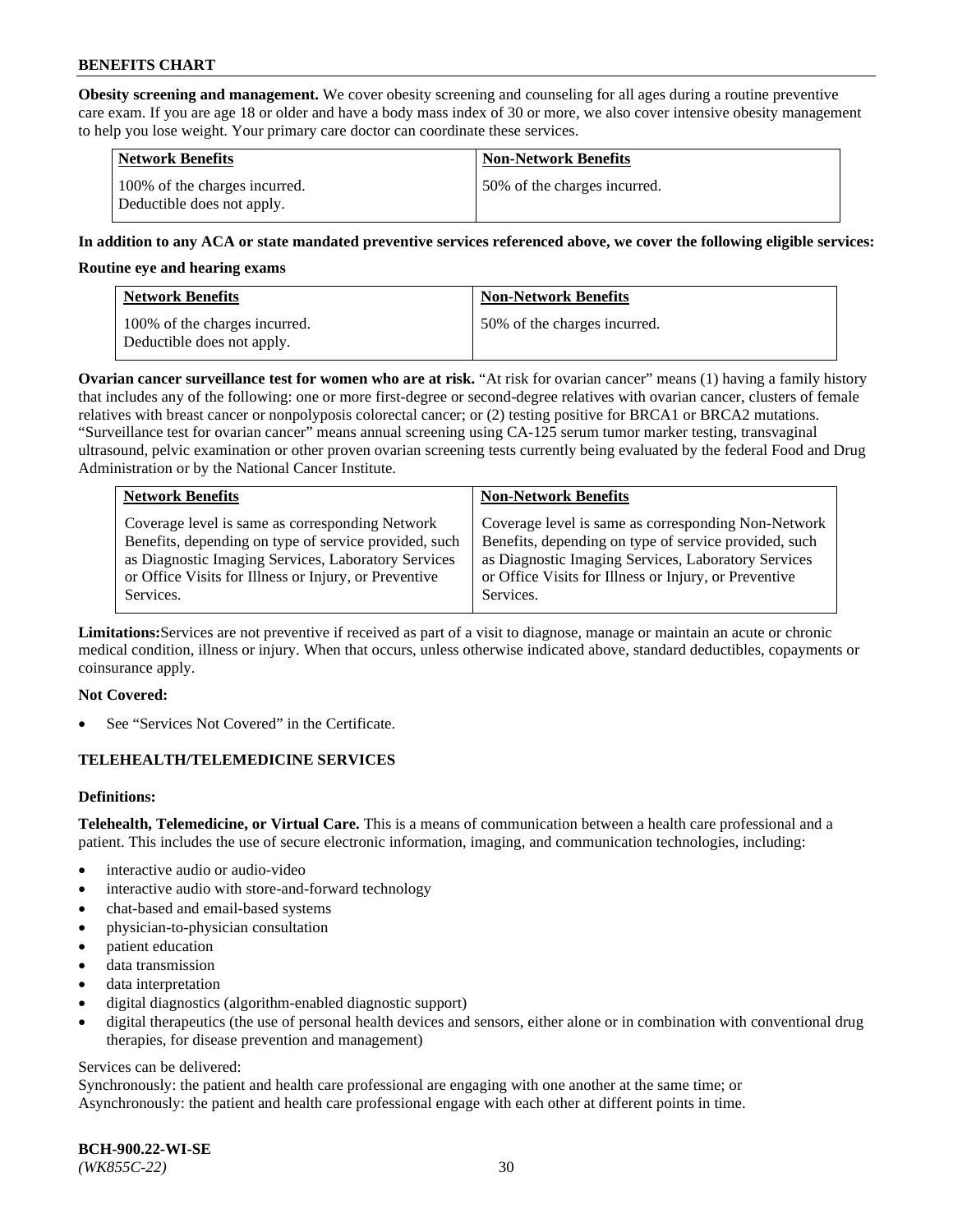**Telephone Visits.** Live, synchronous, interactive encounters over the telephone between a patient and a healthcare provider.

**E-visit or chat-based visits.** Asynchronous online or mobile app encounters to discuss a patient's personal health information, vital signs, and other physiologic data or diagnostic images. The healthcare provider reviews and delivers a consultation, diagnosis, prescription or treatment plan after reviewing the patient's visit information.

**Virtuwell®.** This is an online service for you to receive a diagnosis and treatment for certain conditions, such as a cold, flu, ear pain and sinus infections. You may access the Virtuwell website at [virtuwell.com.](https://www.virtuwell.com/)

**Video Visits.** Live, synchronous, interactive encounters using secure web-based video between a patient and a healthcare provider.

#### **Covered Services:**

The Plan covers the following methods of receiving care for services that would be eligible under the Plan if the service were provided in person.

#### **Scheduled telephone visits**

| <b>Network Benefits</b>                                                                                  | <b>Non-Network Benefits</b>  |
|----------------------------------------------------------------------------------------------------------|------------------------------|
| 100% of the charges incurred, subject to a<br>copayment of \$30 per visit.<br>Deductible does not apply. | 50% of the charges incurred. |

#### **E-visits**

#### **Access to online care through Virtuwell at [virtuwell.com](https://www.virtuwell.com/)**

| Network Benefits                                            | <b>Non-Network Benefits</b> |
|-------------------------------------------------------------|-----------------------------|
| 100% of the charges incurred.<br>Deductible does not apply. | Not applicable.             |

#### **All other E-visits**

| <b>Network Benefits</b>                                                                                  | <b>Non-Network Benefits</b>  |
|----------------------------------------------------------------------------------------------------------|------------------------------|
| 100% of the charges incurred, subject to a<br>copayment of \$30 per visit.<br>Deductible does not apply. | 50% of the charges incurred. |

#### **Video visits**

| <b>Network Benefits</b>                                      | <b>Non-Network Benefits</b>                            |
|--------------------------------------------------------------|--------------------------------------------------------|
| Coverage level is same as corresponding Network              | Coverage level is same as corresponding Non-           |
| Benefits, depending on type of service provided, such as     | Network Benefits, depending on type of service         |
| Office Visits for Illness or Injury, Inpatient or Outpatient | provided, such as Office Visits for Illness or Injury, |
| <b>Hospital Services.</b>                                    | Inpatient or Outpatient Hospital Services.             |

#### **Not Covered:**

See "Services Not Covered" in the Certificate.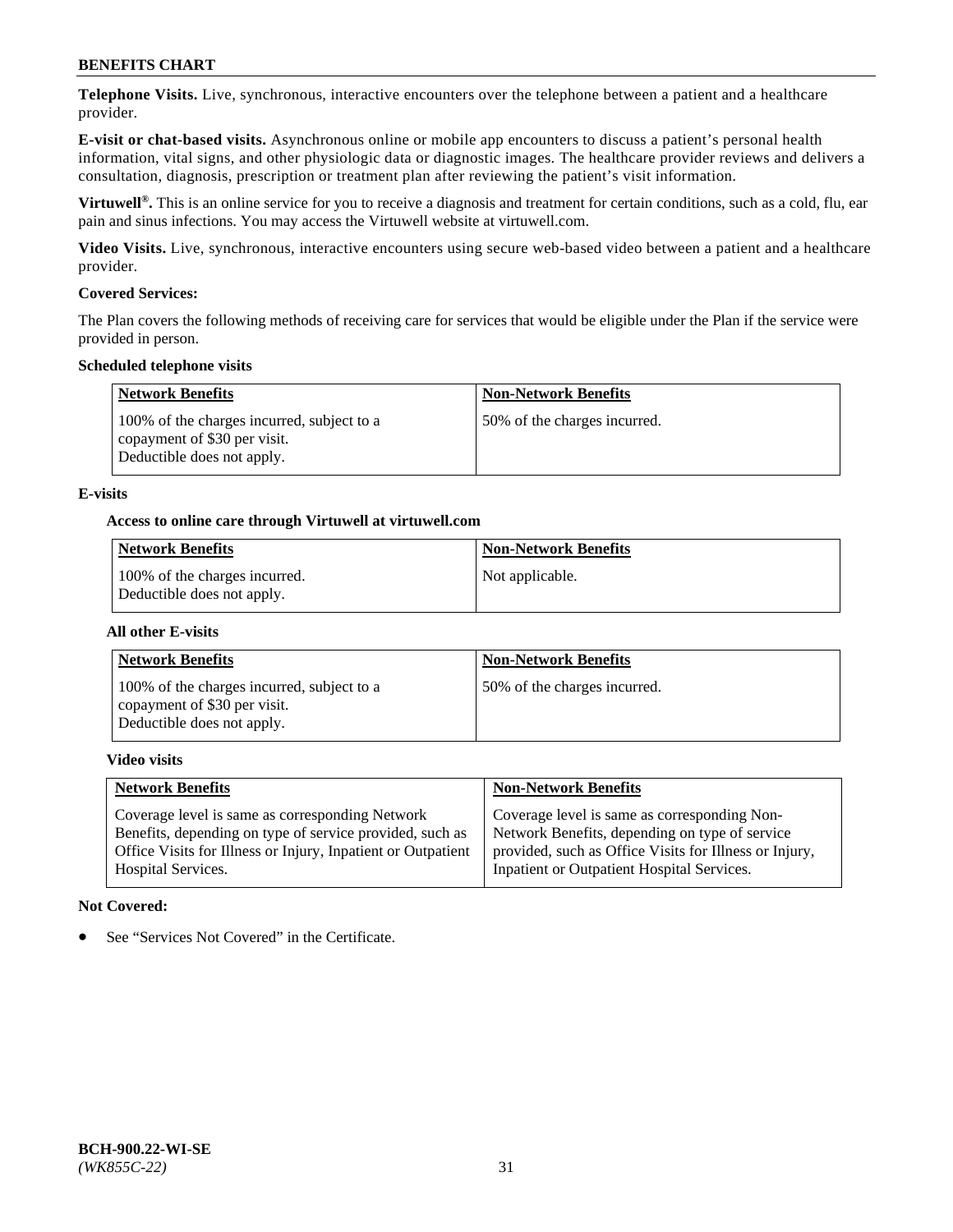## **TRANSPLANT SERVICES**

#### **Applicable Definitions:**

**Autologous.** This is when the source of cells is from the individual's own marrow or stem cells.

**Allogeneic.** This is when the source of cells is from a related or unrelated donor's marrow or stem cells.

**Allogeneic Bone Marrow Transplant.** This is when the bone marrow is harvested from the related or unrelated donor and stored. The patient undergoes treatment which includes tumor ablation with high-dose chemotherapy and/or radiation. The bone marrow is reinfused (transplanted).

**Autologous Bone Marrow Transplant.** This is when the bone marrow is harvested from the individual and stored. The patient undergoes treatment which includes tumor ablation with high-dose chemotherapy and/or radiation. The bone marrow is reinfused (transplanted).

**Autologous/Allogeneic Stem Cell Support.** This is a treatment process that includes stem cell harvest from either bone marrow or peripheral blood, tumor ablation with high-dose chemotherapy and/or radiation, stem cell reinfusion, and related care. Autologous/allogeneic bone marrow transplantation and high dose chemotherapy with peripheral stem cell rescue/support are considered to be autologous/allogeneic stem cell support.

**Designated Transplant Center.** This is any health care provider, group or association of health care providers designated by us to provide services, supplies or drugs for specified transplants for our Insureds.

**Transplant Services.** This is transplantation (including retransplants) of the human organs or tissue listed below, including all related post-surgical treatment, follow-up care and drugs and multiple transplants for a related cause. Transplant services do not include other organ or tissue transplants or surgical implantation of mechanical devices functioning as a human organ, except surgical implantation of an FDA approved Ventricular Assist Device (VAD) or total artificial heart, functioning as a temporary bridge to heart transplantation.

Prior authorization is required prior to consultation to support coordination of care and benefits.

#### **Covered Services:**

We cover eligible transplant services (as defined above) while you are covered under the Certificate. Transplants that will be considered for coverage are limited to the following:

- Kidney transplants for end-stage disease.
- Cornea transplants for end-stage disease.
- Heart transplants for end-stage disease.
- Lung transplants or heart/lung transplants for: (1) primary pulmonary hypertension; (2) Eisenmenger's syndrome; (3) endstage pulmonary fibrosis; (4) alpha 1 antitrypsin disease; (5) cystic fibrosis; and (6) emphysema.
- Liver transplants for: (1) biliary atresia in children; (2) primary biliary cirrhosis; (3) post-acute viral infection (including hepatitis A, hepatitis B antigen e negative and hepatitis C) causing acute atrophy or post-necrotic cirrhosis; (4) primary sclerosing cholangitis; (5) alcoholic cirrhosis; and (6) hepatocellular carcinoma.
- Allogeneic bone marrow transplants or peripheral stem cell support associated with high dose chemotherapy for: (1) acute myelogenous leukemia; (2) acute lymphocytic leukemia; (3) chronic myelogenous leukemia; (4) severe combined immunodeficiency disease; (5) Wiskott-Aldrich syndrome; (6) aplastic anemia; (7) sickle cell anemia; (8) non-relapsed or relapsed non-Hodgkin's lymphoma; (9) multiple myeloma; and (10) testicular cancer.
- Autologous bone marrow transplants or peripheral stem cell support associated with high-dose chemotherapy for: (1) acute leukemias; (2) non-Hodgkin's lymphoma; (3) Hodgkin's disease; (4) Burkitt's lymphoma; (5) neuroblastoma; (6) multiple myeloma; (7) chronic myelogenous leukemia; and (8) non-relapsed non-Hodgkin's lymphoma.
- Pancreas transplants for simultaneous pancreas-kidney transplants for diabetes, pancreas after kidney, living related segmental simultaneous pancreas kidney transplantation and pancreas transplant alone.

To receive Network Benefits, charges for transplant services must be incurred at a Designated Transplant Center.

The transplant-related treatment provided, including expenses incurred for directly related donor services, shall be subject to and in accordance with the provisions, limitations, maximums and other terms of the Certificate.

Medical and hospital expenses of the donor are covered only when the recipient is an Insured and the transplant and directly related donor expenses have been prior authorized for coverage. Treatment of medical complications that may occur to the donor are not covered. Donors are not considered Insureds, and are therefore not eligible for the rights afforded to Insureds under the Certificate.